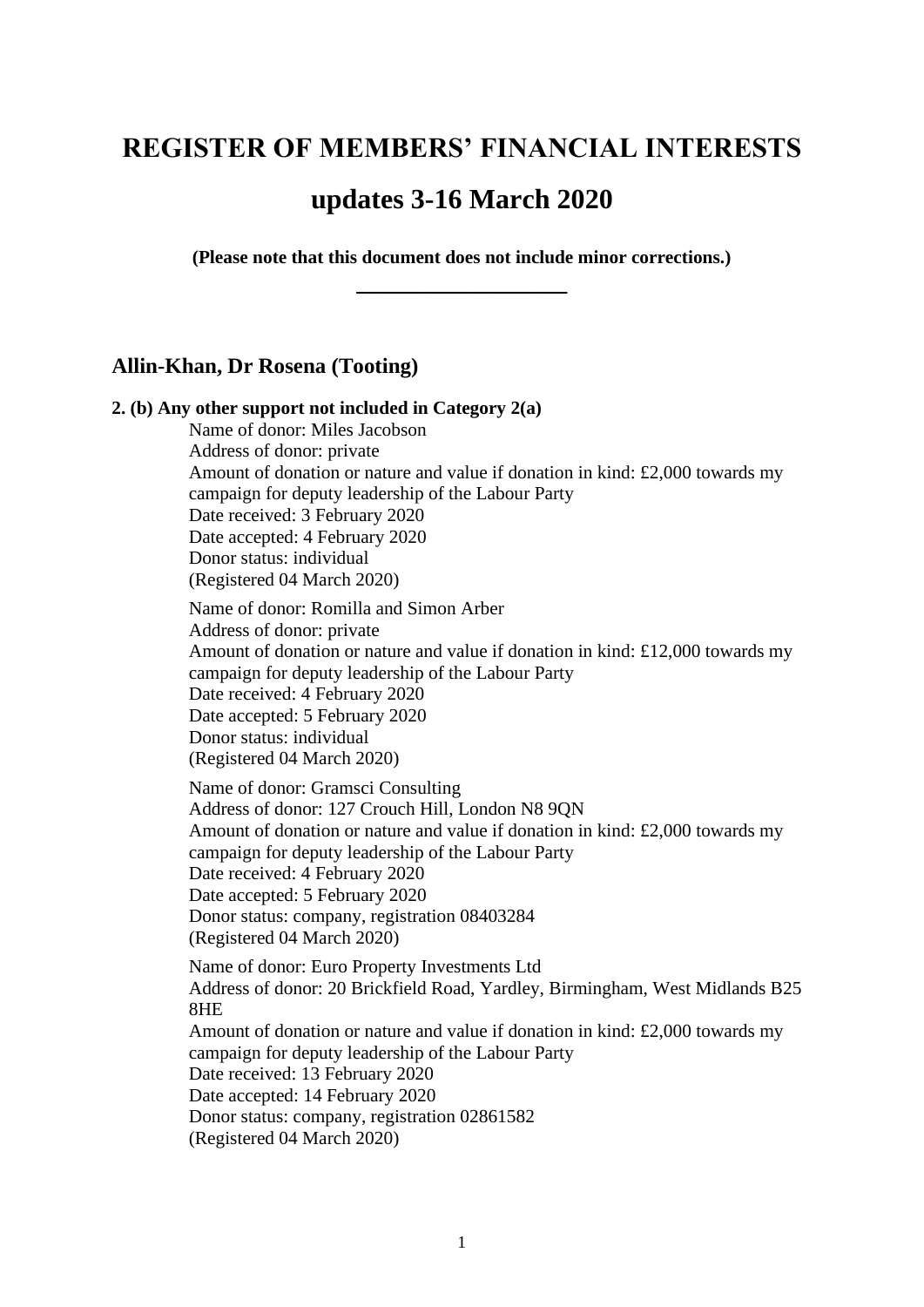Name of donor: Jonathan Wild Address of donor: private Amount of donation or nature and value if donation in kind: £3,000 towards my campaign for deputy leadership of the Labour Party Date received: 14 February 2020 Date accepted: 14 February 2020 Donor status: individual (Registered 04 March 2020) Name of donor: DCD London Address of donor: 90 Long Acre, London WC2E 9RA Amount of donation or nature and value if donation in kind: £5,000 towards my campaign for deputy leadership of the Labour Party Date received: 14 February 2020 Date accepted: 15 February 2020 Donor status: company, registration 02896868 (Registered 04 March 2020) Name of donor: Peter Carpenter Address of donor: private Amount of donation or nature and value if donation in kind: £3,000 towards my campaign for deputy leadership of the Labour Party Date received: 21 February 2020 Date accepted: 22 February 2020 Donor status: individual (Registered 04 March 2020) Name of donor: Chris Killouhry Address of donor: private Amount of donation or nature and value if donation in kind: £2,000 towards my campaign for deputy leadership of the Labour Party Date received: 25 February 2020 Date accepted: 25 February 2020 Donor status: individual (Registered 04 March 2020) Name of donor: Henley Homes Address of donor: 50 Havelock Terrace, London, SW8 4AL Amount of donation or nature and value if donation in kind: £5,000 towards my campaign for deputy leadership of the Labour Party

Date received: 28 February 2020

Date accepted: 28 February 2020

Donor status: company, registration 03718331

(Registered 04 March 2020)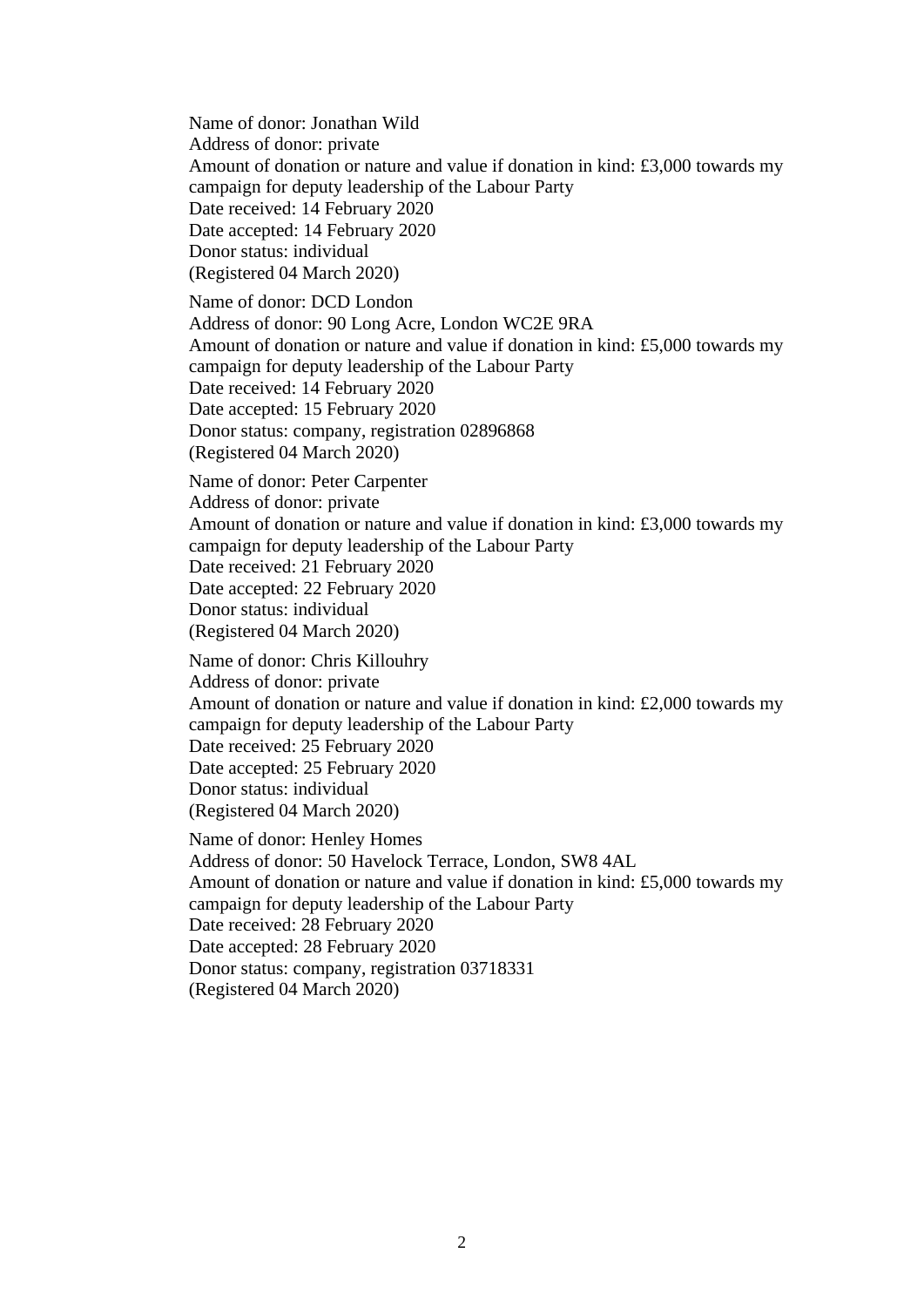## **Anderson, Stuart (Wolverhampton South West)**

#### **7. (ii) Other shareholdings, valued at more than £70,000**

Travel Safety Ltd, a company which provides technology to help companies keep their staff safe while travelling. Until 27 February 2020, my shareholding amounted to more than 15%. (Registered 07 January 2020; updated 13 March 2020)

## **Blackman, Bob (Harrow East)**

#### **4. Visits outside the UK**

Name of donor: Milli Majlis Address of donor: Parliament Avenue, 1, Republic of Azerbaijan, Baku City, AZ1152 Estimate of the probable value (or amount of any donation): Flights and accommodation, with a total value of £2,297.68 Destination of visit: Baku Dates of visit: 6-11 February 2020 Purpose of visit: Election Observation. (Registered 16 March 2020)

## **Bone, Mr Peter (Wellingborough)**

#### **1. Employment and earnings**

Fees for completing surveys for YouGov, 50 Featherstone Street, London EC1Y  $8RT$ 

Received £110 on 21 February 2020 for a survey completed on 12 January 2020. Hours: 30 mins. (Registered 04 March 2020)

## **Bradley, Ben (Mansfield)**

#### **3. Gifts, benefits and hospitality from UK sources**

Name of donor: Football Association Premier League Ltd Address of donor: Brunel Building, 57 North Wharf Road, London W2 1HQ Amount of donation or nature and value if donation in kind: two tickets and hospitality at the BRIT Awards, value £950 each, total £1,900 Date received: 12 February 2020 Date accepted: 13 February 2020 Donor status: company, registration 02719699 (Registered 09 March 2020)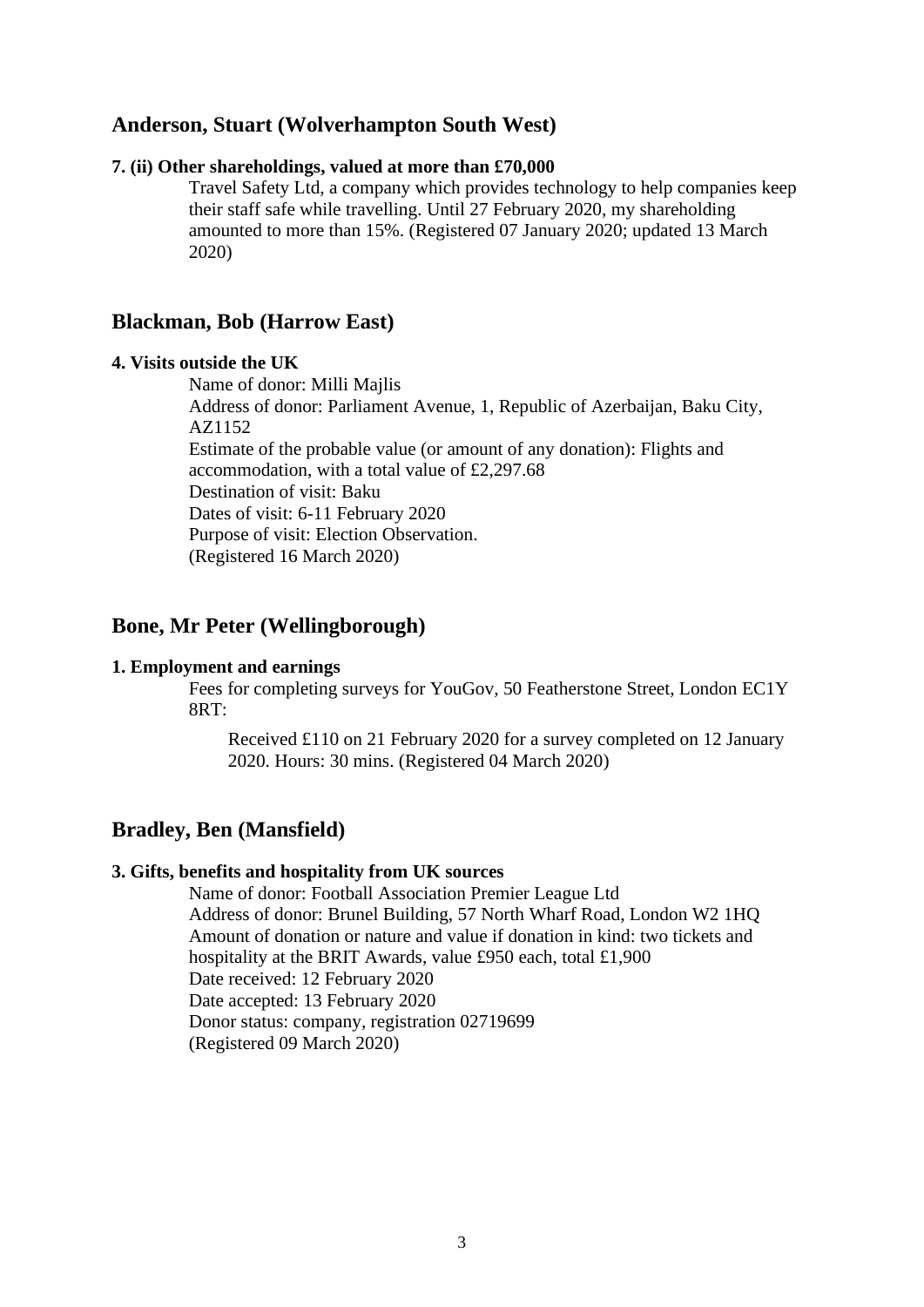## **Brine, Steve (Winchester)**

#### **1. Employment and earnings**

From 10 September 2019 to 28 February 2020, Strategic Adviser to Remedium Partners (permanent healthcare recruitment), 20 Northdown Street, London N1 9BG. I was contracted to work on an ad hoc basis, as required, at a rate of £800 a day, and received £800 on 10 September 2019. Hours: approx. 8 hrs. I consulted ACoBA about this appointment. (Registered 25 September 2019, updated 02 March 2020)

### **Bryant, Chris (Rhondda)**

#### **1. Employment and earnings**

6 March 2020, received £7,600 from Mother Pictures Ltd, Biscuit Building, 10 Redchurch Street, London E2 7DD, via United Agents, 12-26 Lexington Street, London W1F 0LE, for the rights to make a television series based on my forthcoming book. Hours: no additional hours. (Registered 13 March 2020)

### **Buchan, Felicity (Kensington)**

## **3. Gifts, benefits and hospitality from UK sources**

Name of donor: Chelsea Arts Club Address of donor: 143 Old Church Street, London SW3 6EB Amount of donation or nature and value if donation in kind: Ex officio membership, worth £623 per annum Date received: 28 January 2020 Date accepted: 30 January 2020 Donor status: company, registration 02124272 (Registered 12 March 2020)

## **Burgon, Richard (Leeds East)**

### **2. (b) Any other support not included in Category 2(a)**

Name of donor: Unite the Union Address of donor: 128 Theobalds Road, Holborn, London WC1X 8TN Amount of donation or nature and value if donation in kind: £30,000 towards my campaign for deputy leadership of the Labour Party Date received: 10 February 2020 Date accepted: 10 February 2020 Donor status: trade union (Registered 03 March 2020)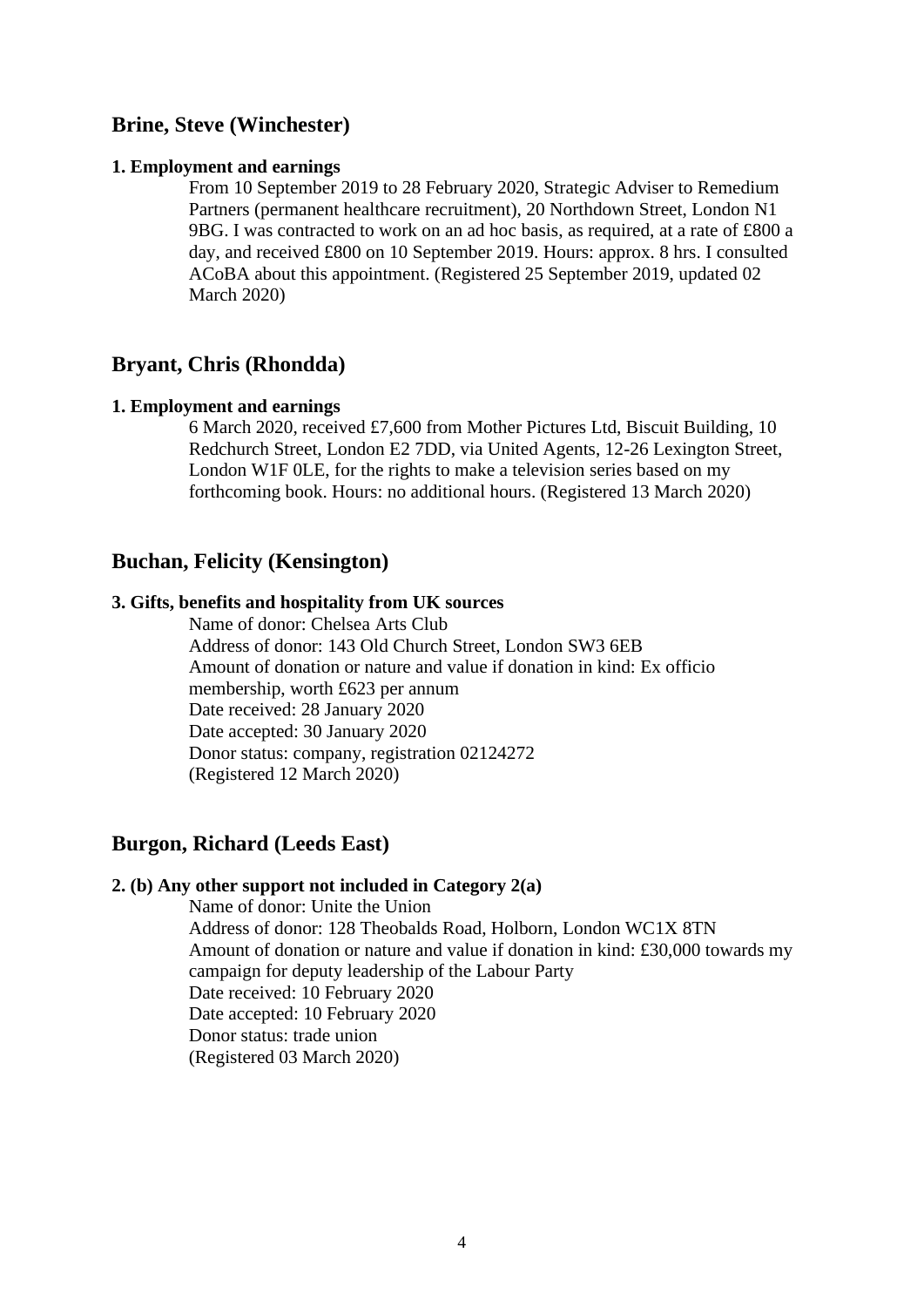Name of donor: Unite the Union Address of donor: 128 Theobalds Road, Holborn, London WC1X 8TN Amount of donation or nature and value if donation in kind:  $\text{\pounds}20,000$  towards my campaign for deputy leadership of the Labour Party Date received: 20 February 2020 Date accepted: 20 February 2020 Donor status: trade union (Registered 03 March 2020)

Name of donor: Unite the Union Address of donor: 128 Theobalds Road, Holborn, London WC1X 8TN Amount of donation or nature and value if donation in kind: Use of a room (office space) during my campaign for deputy leadership of the Labour Party, value £3,000 Date received: 5 February 2020 to 4 April 2020 Date accepted: 5 February 2020 Donor status: trade union (Registered 04 March 2020)

## **Butler, Dawn (Brent Central)**

### **2. (b) Any other support not included in Category 2(a)**

Name of donor: Anthony Watson Address of donor: private Amount of donation or nature and value if donation in kind: £2,500 towards my deputy leadership campaign Date received: 14 February 2020 Date accepted: 14 February 2020 Donor status: individual (Registered 09 March 2020)

## **Butler, Rob (Aylesbury)**

#### **1. Employment and earnings**

Fees received in respect of services I provided, by Butler Corporate Communications and Media Ltd (communications advice and media training) of 2- 4 Packhorse Rd, Gerrards Cross, SL9 7QE. These payments represent gross revenue before deductions for costs.

28 February 2020, received £4,500 from the International Olympic Committee, Chateau de Vidy, CH-1007 Lausanne, Switzerland, for providing media training to members of the Athletes' Commission. Hours: 25 hrs including travel. (Registered 03 March 2020)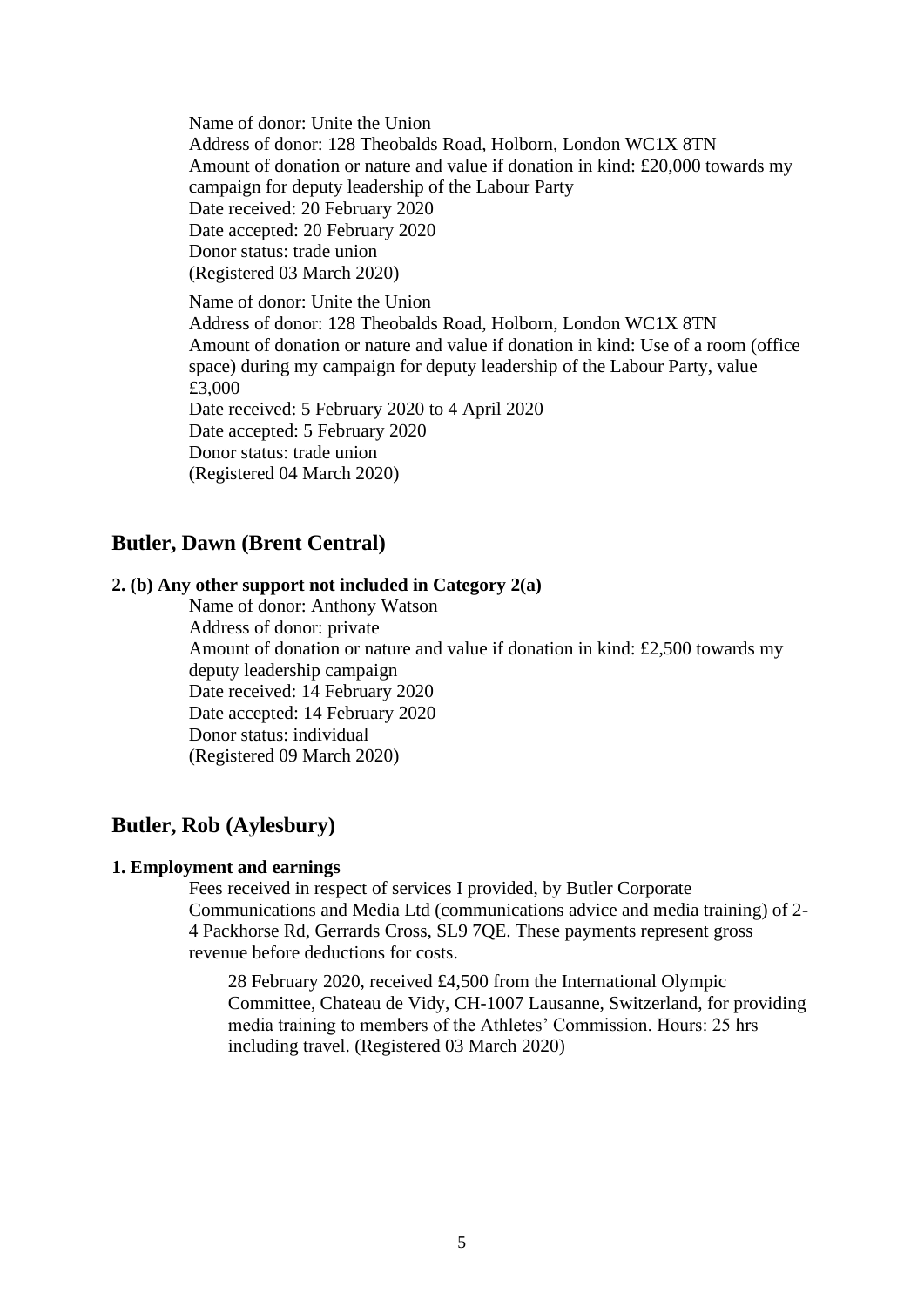## **Byrne, Ian (Liverpool, West Derby)**

#### **1. Employment and earnings**

31 December 2019, received £3,592.08 from IPSA for work as an MP's office manager until 12 December 2019. I repaid £1,018.68 on 30 January 2020. (Registered 29 January 2020; updated 09 March 2020)

## **Chalk, Alex (Cheltenham)**

### **2. (a) Support linked to an MP but received by a local party organisation or indirectly via a central party organisation**

Name of donor: John Honeybill Address of donor: private Amount of donation: £2,500 Donor status: individual (Registered 05 March 2020)

Name of donor: John Honeybill Address of donor: private Amount of donation: £2,500 Donor status: individual (Registered 05 March 2020)

## **Cherry, Joanna (Edinburgh South West)**

### **3. Gifts, benefits and hospitality from UK sources**

Name of donor: Franco-British Colloque Address of donor: 86 East Lane, West Horsley, Leatherhead KT24 6LQ Amount of donation or nature and value if donation in kind: Food, accommodation and transport while attending the Franco-British Colloque's 2020 Conference held in the UK, value £901.57 Date received: 16 - 18 January 2020 Date accepted: 16 January 2020 Donor status: company, registration 06913437 (Registered 04 March 2020)

### **Clark, Greg (Tunbridge Wells)**

#### **4. Visits outside the UK**

Name of donor: TVS Motors Ltd Address of donor: Harita, Hosur, India Estimate of the probable value, or amount of any donation: flights and accommodation, value £4,700 Destination of visit: Bengaluru and Chennai, India Dates of visit: 14 to 16 February 2020 Purpose of visit: to study advanced manufacturing facilities. (Registered 09 March 2020)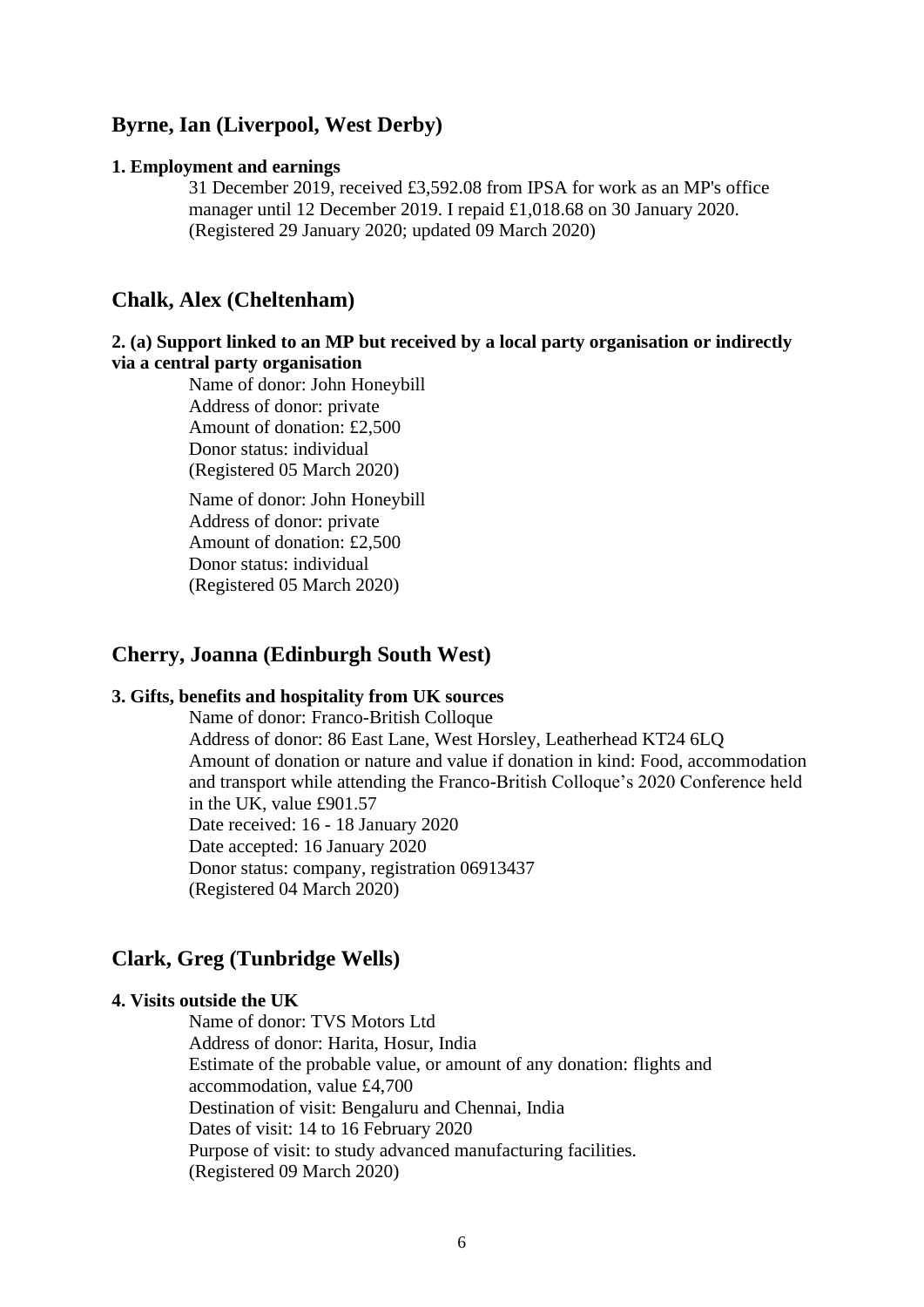## **Collins, Damian (Folkestone and Hythe)**

### **1. Employment and earnings**

From 1 March 2020 until further notice, Member of the Advisory Board of the Author's Licensing and Collecting Society, 1st Floor, Barnard's Inn, 86 Fetter Lane, London EC4A 1EN. I receive remuneration of £1,500 a quarter in return for a time commitment of 12 hrs per year (4 meetings with a commitment of 3 hrs each). (Registered 05 March 2020)

### **4. Visits outside the UK**

Name of donor: Woodrow Wilson International Center for Scholars Address of donor: 1300 Pennsylvania Ave NW, Washington, DC 20004 Estimate of the probable value (or amount of any donation): hotel accommodation, return flights and incidental expenses, total value approximately £7,000 Destination of visit: USA

Dates of visit: 4 - 6 February 2020

Purpose of visit: to attend a series of meetings organised by the Wilson Center as part of an international conference on combatting disinformation online. (Registered 05 March 2020)

## **Courts, Robert (Witney)**

### **8. Miscellaneous**

From 12 February 2020, Chair of the Commons and Lords RAF Association. (Registered 09 March 2020)

## **Crabb, Stephen (Preseli Pembrokeshire)**

### **4. Visits outside the UK**

Name of donor: Conservative Friends of Israel Ltd (CFI Ltd) Address of donor: Blick Rothenberg, 7-10 Chandos Street, London, UK, W1G 9DG Estimate of the probable value (or amount of any donation): Air travel, accommodation and hospitality with a value of £2,400 Destination of visit: Israel and the West Bank Dates of visit: 16-21 February 2020 Purpose of visit: Leading a fact finding political delegation. (Registered 04 March 2020)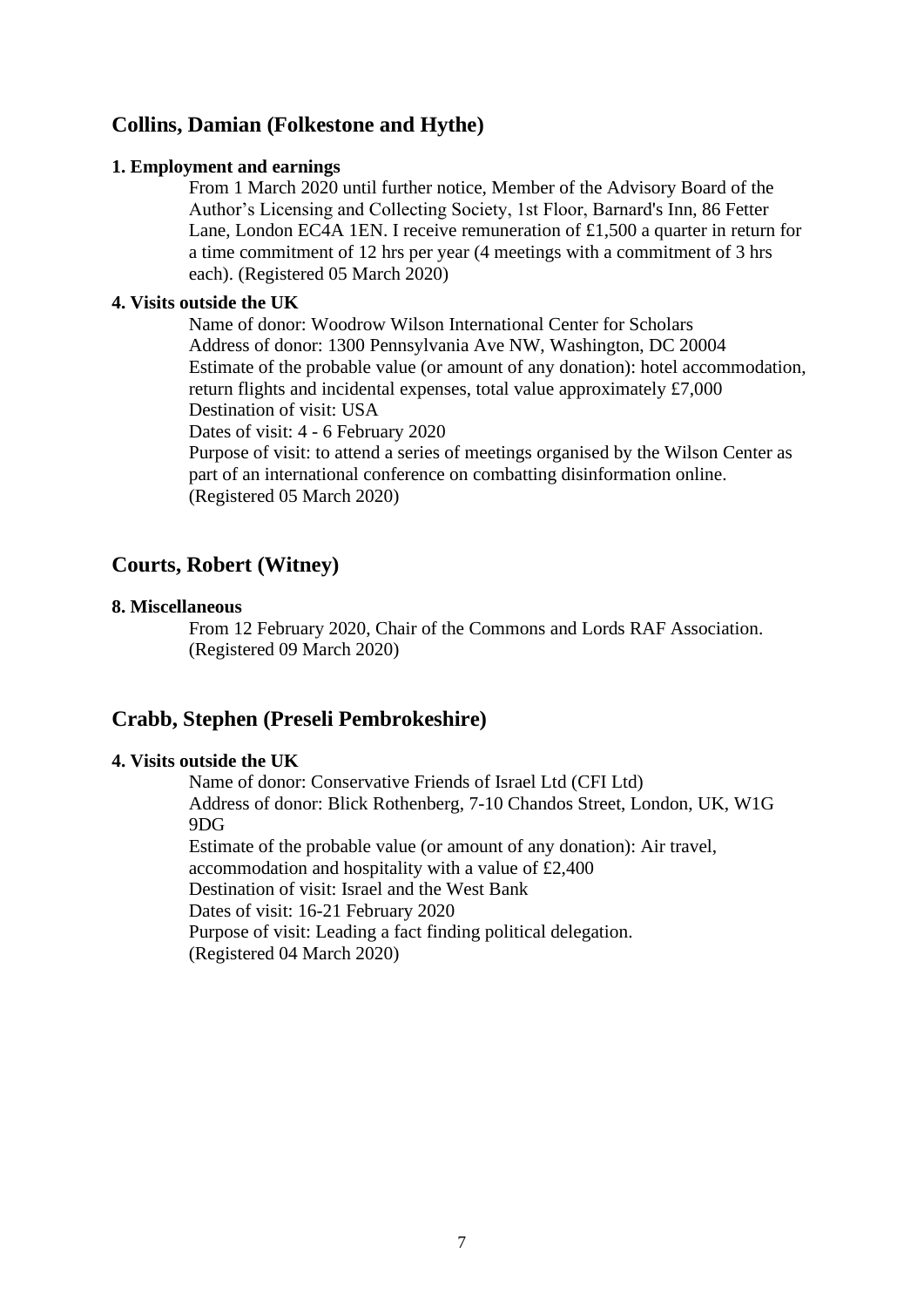## **Creasy, Stella (Walthamstow)**

### **2. (a) Support linked to an MP but received by a local party organisation or indirectly via a central party organisation**

Name of donor: Community Trade Union Address of donor: 465c Caledonian Road, London N7 9GX Amount of donation or nature and value if donation in kind: £5,000 to support my re-election campaign Donor status: trade union (Registered 03 March 2020) Name of donor: USDAW Address of donor: 188 Wilmslow Road, Manchester M14 6LJ Amount of donation or nature and value if donation in kind: £2,000 to support my re-election campaign

Donor status: trade union (Registered 03 March 2020)

## **Cruddas, Jon (Dagenham and Rainham)**

#### **1. Employment and earnings**

17 February 2020, payment of £200 from Ipsos MORI, 3 Thomas More Square, London E1W 1YW, for an opinion survey. Hours: 1 hr. Fee donated to charity. (Registered 16 March 2020)

### **Daly, James (Bury North)**

## **4. Visits outside the UK**

Name of donor: Government of Pakistan Address of donor: 35-36 Lowndes Square, London SW1X 9JN Estimate of the probable value (or amount of any donation): Travel and accommodation with a total value of £2,290 Destination of visit: Pakistan and Azad Jammu & Kashmir (AJK) Dates of visit: 18-22 February 2020 Purpose of visit: All-Party Parliamentary Kashmir Group visit to hold meetings with the leadership, administration, civil society, UNMOGIP and the British High Commission in Islamabad. (Registered 16 March 2020)

### **6. Land and property portfolio: (i) value over £100,000 and/or (ii) giving rental income of over £10,000 a year**

From 7 February 2020, house in Huddersfield: (i). (Registered 11 March 2020)

#### **8. Miscellaneous**

From 2 March 2020, Chair of Conservative Friends of Kashmir. (Registered 11 March 2020)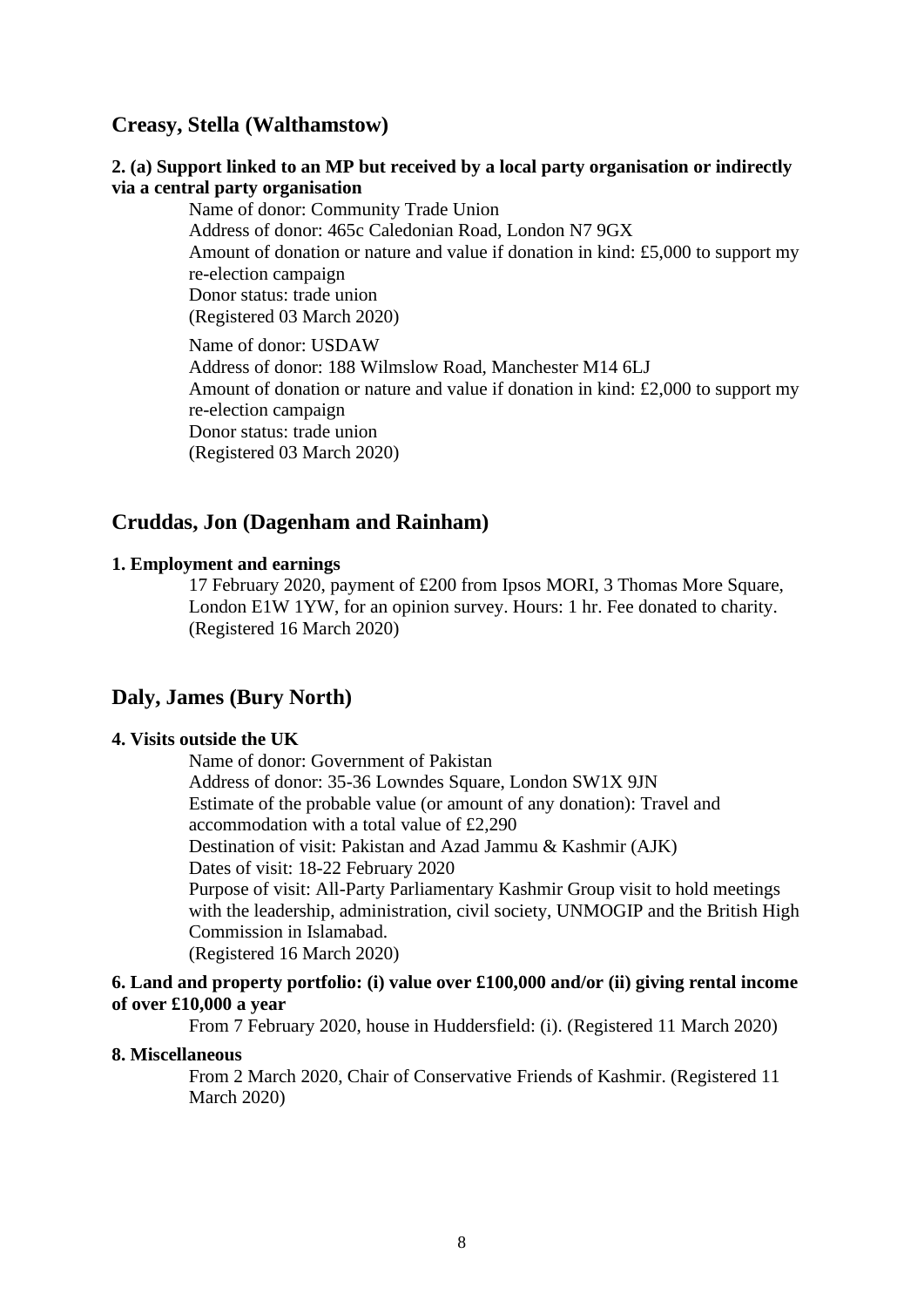## **David, Wayne (Caerphilly)**

#### **1. Employment and earnings**

Payments from Ipsos MORI, 3 Thomas More Square, London E1W 1YW, for opinion surveys. All fees paid to my constituency party:

24 February 2020, received £200. Hours: approx. 1 hr. (Registered 04 March 2020)

### **Davies-Jones, Alex (Pontypridd)**

#### **1. Employment and earnings**

Payments from Dwr Cymru (Welsh Water), Pentwyn Rd, Nelson, CF46 6LY, for services as a community engagement manager:

1 March 2020, received £53.15 due to a previous underpayment. Hours: none since my election to Parliament. (Registered 16 March 2020)

### **Dines, Miss Sarah (Derbyshire Dales)**

#### **1. Employment and earnings**

2 March 2020, received £2,376 plus VAT for legal services provided as a barrister from Glaisyers, 10 Rowchester Court, Printing House St, Birmingham B4 6DZ. Hours: none since my election. (Registered 05 March 2020)

2 March 2020, received £2,376 plus VAT for legal services provided as a barrister from Hutsby Mees Solicitors, 5 6 7a Saint Marys Grove, Stafford ST16 2AT. Hours: none since my election. (Registered 05 March 2020)

## **Doyle-Price, Jackie (Thurrock)**

### **4. Visits outside the UK**

Name of donor: Ministry of Foreign Affairs, Qatar

Address of donor: 1 South Audley Street, London W1K 1NB

Estimate of the probable value (or amount of any donation): air travel, food and accommodation to a value of £2,700

Destination of visit: Qatar

Dates of visit: 16 - 19 February 2020

Purpose of visit: British-Qatar APPG visit to meet Ministers and officials, discuss the Gulf Cooperation Council crisis, workers' rights, bilateral relations and regional issues.

(Registered 05 March 2020)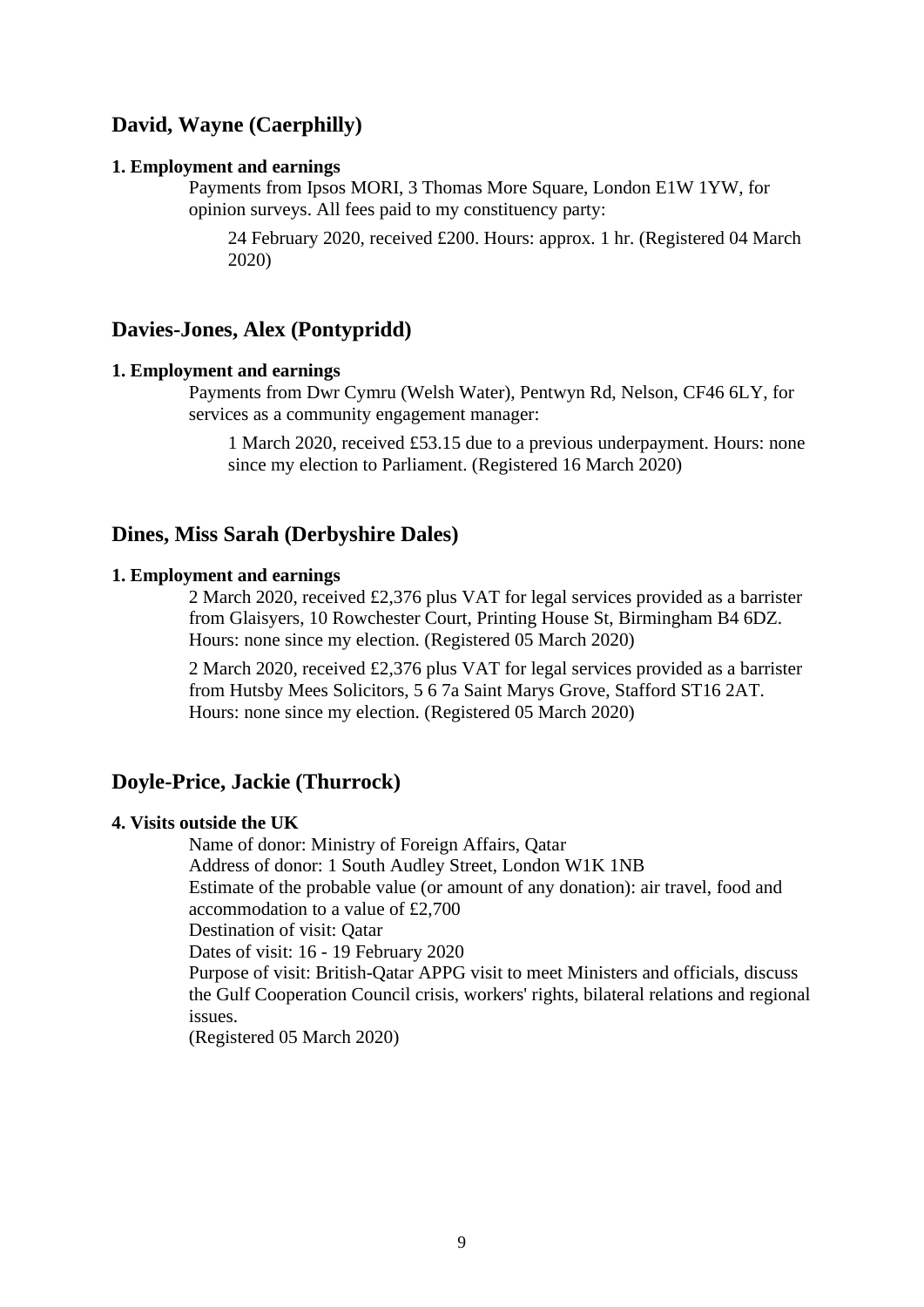## **Eastwood, Mark (Dewsbury)**

### **1. Employment and earnings**

17 February 2020, received £200 from Ipsos MORI, 3 Thomas More Square, London E1W 1YW, for a survey. Hours: approx. 15 mins. (Registered 12 March 2020)

21 February 2020, received £110 from YouGov, 50 Featherstone Street, London EC1Y 8RT, for a survey. Hours: approx. 15 mins. (Registered 12 March 2020)

### **4. Visits outside the UK**

Name of donor: Government of Pakistan Address of donor: 35-36 Lowndes Square, London SW1X 9JN Estimate of the probable value (or amount of any donation): Travel and accommodation with a total value of £2,290 Destination of visit: Pakistan and Azad Jammu & Kashmir (AJK) Dates of visit: 18-22 February 2020 Purpose of visit: All-Party Parliamentary Kashmir Group visit to hold meetings with the leadership, administration, civil society, UNMOGIP and the British High Commission in Islamabad. (Registered 16 March 2020)

### **8. Miscellaneous**

From 1 March 2020, a member of the Dewsbury Town Deal Board. This is an unpaid role. (Registered 12 March 2020)

## **Gove, Michael (Surrey Heath)**

## **2. (a) Support linked to an MP but received by a local party organisation or indirectly via a central party organisation**

Name of donor: Henry Lumley Address of donor: private Amount of donation, or nature and value if donation in kind: £5,000 Donor status: individual (Registered 04 March 2020)

## **Halfon, Robert (Harlow)**

### **1. Employment and earnings**

4 March 2020, received £200 from the BBC, Broadcasting House, Portland Place, London W1A 1AA, for a programme contribution on BBC Radio 4 on 21 February 2020. Hours: 1 hr. (Registered 10 March 2020)

#### **8. Miscellaneous**

From 29 January 2020, Board of the Harlow Growth Board (Stronger Towns Fund). (Registered 09 March 2020)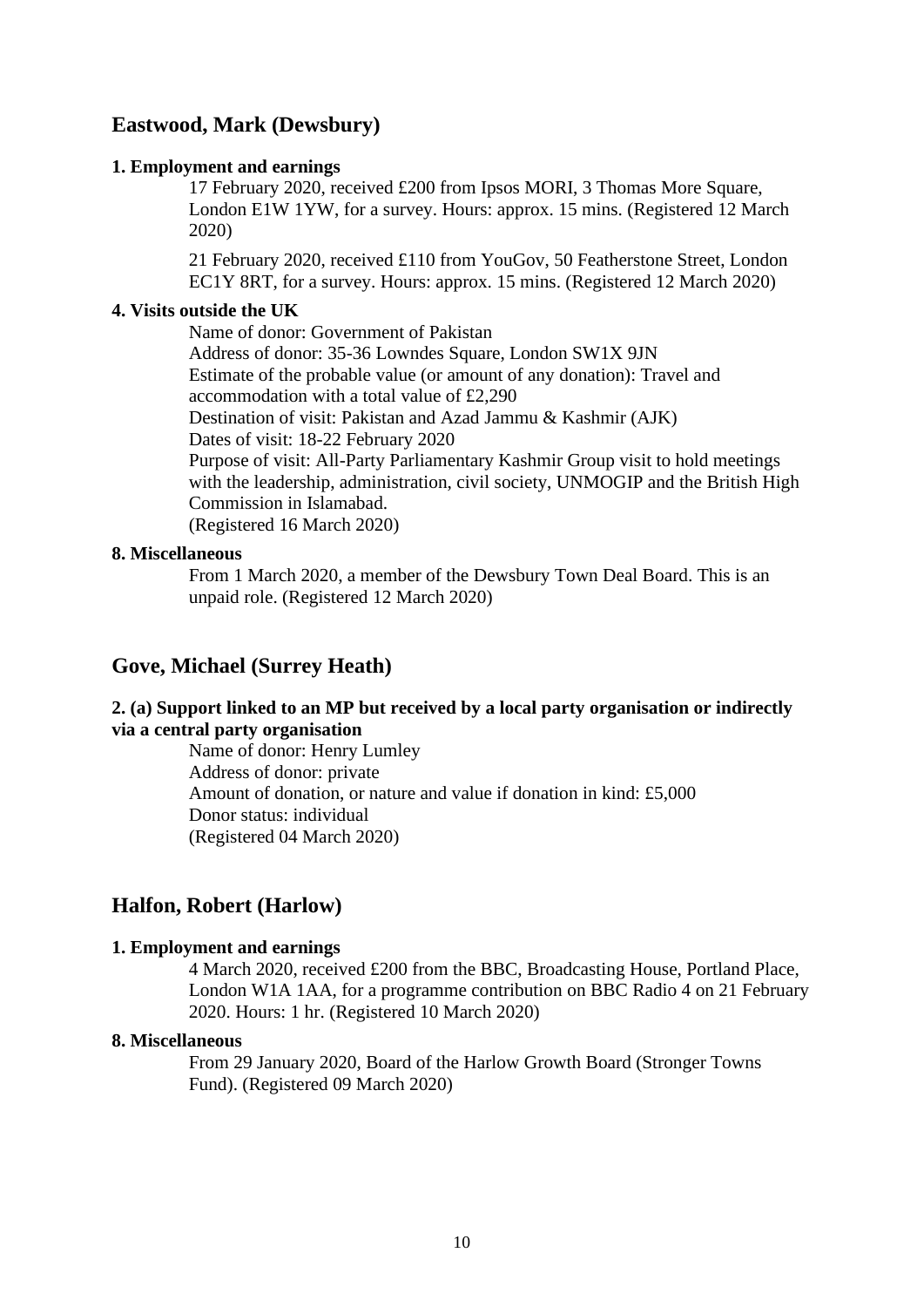## **Harrison, Trudy (Copeland)**

#### **3. Gifts, benefits and hospitality from UK sources**

Name of donor: Football Association Premier League Ltd Address of donor: Brunel Building, 57 North Wharf Road, London W2 1HQ Amount of donation, or nature and value if donation in kind: Two tickets for the Brit Awards and the after show party, estimated value £2,280 Date received: 18 February 2020 Date accepted: 18 February 2020 Donor status: company, registration 02719699 (Registered 04 March 2020)

## **Hughes, Eddie (Walsall North)**

#### **4. Visits outside the UK**

Name of donor: Conservative Friends of Israel Ltd (CFI Ltd) Address of donor: Blick Rothenberg, 7-10 Chandos Street, London W1G 9DG Estimate of the probable value (or amount of any donation): Air travel, accommodation and hospitality with a value of £2,300 Destination of visit: Israel and the West Bank Dates of visit: 16-21 February 2020 Purpose of visit: Fact finding political delegation. (Registered 13 March 2020)

## **Jack, Mr Alister (Dumfries and Galloway)**

#### **3. Gifts, benefits and hospitality from UK sources**

Name of donor: The Football Association Premier League Limited Address of donor: Premier League, Brunel Building, 57 North Wharf Road, London W<sub>2</sub> 1H<sub>O</sub> Amount of donation, or nature and value if donation in kind: One ticket, including hospitality, for a football match at Stamford Bridge Stadium, total value £450 Date received: 3 March 2020 Date accepted: 3 March 2020 Donor status: company, registration 2719699 (Registered 09 March 2020)

## **Jayawardena, Mr Ranil (North East Hampshire)**

#### **1. Employment and earnings**

Fees paid to Ringshall Ltd following the completion of opinion surveys for Ipsos MORI, 3 Thomas More Square, London E1W 1YW. Unless otherwise stated, all payments used to help meet the costs of my office and to support my work as a Member of Parliament:

28 February 2020, payment of £200. Hours: 1 hr. (Registered 09 March 2020)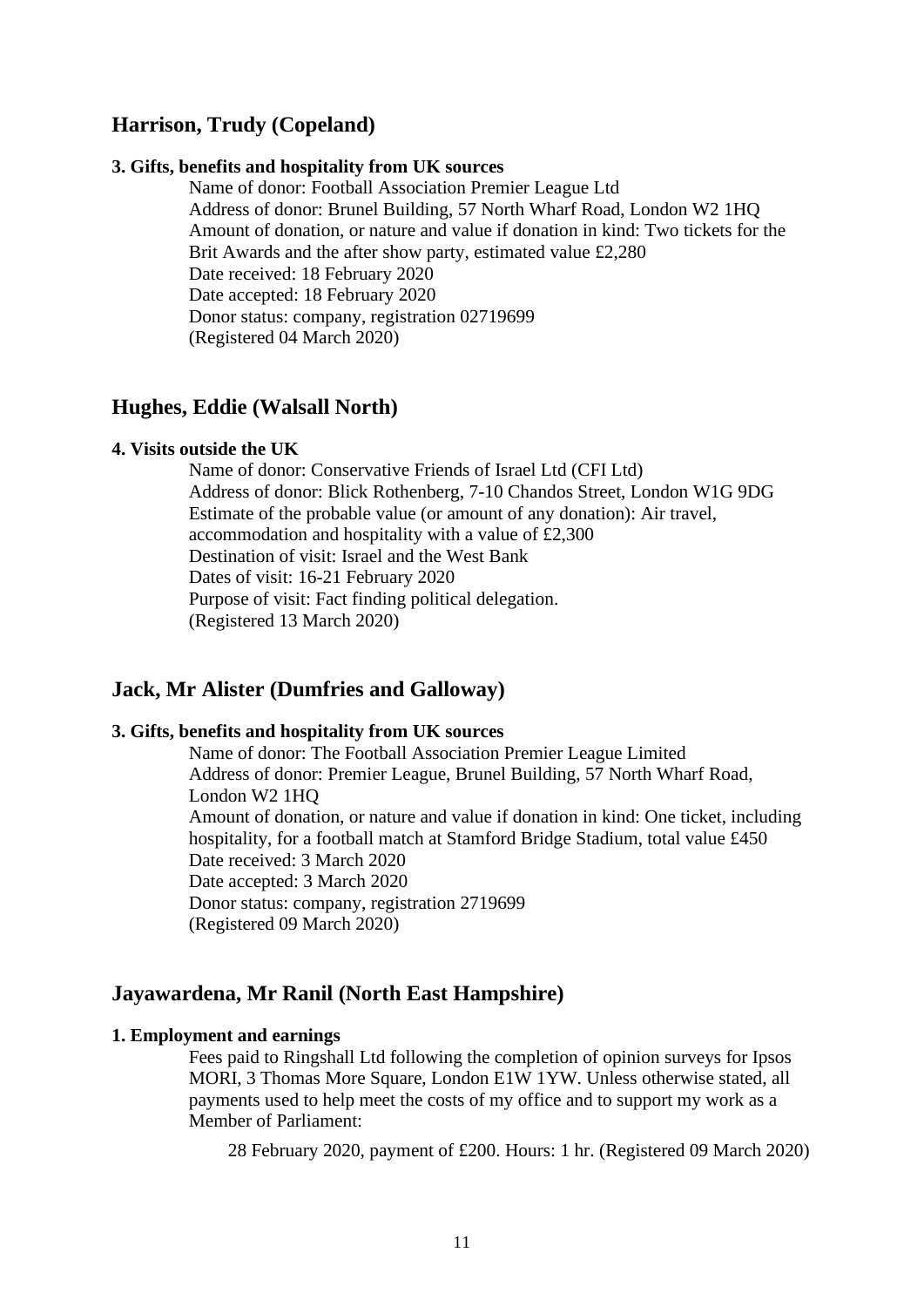## **Johnson, Dr Caroline (Sleaford and North Hykeham)**

#### **1. Employment and earnings**

I am employed on a flexible contract as a consultant paediatrician by North West Anglia NHS Foundation Trust, Peterborough City Hospital, Bretton Gate, Bretton, PE3 9GZ. From September 2019 until further notice, I receive an annual salary of £17,971.20. Hours: 336 hrs a year. (Registered 09 January 2017; updated 27 April 2017, 06 July 2017 and 13 March 2020)

## **Keegan, Gillian (Chichester)**

## **3. Gifts, benefits and hospitality from UK sources**

Name of donor: Chichester Yacht Club

Address of donor: Chichester Marina, Birdham, Chichester PO20 7EJ Amount of donation, or nature and value if donation in kind: Honorary membership of the Chichester Yacht Club between 1 January and 31 December 2020, value £438 Date received: 1 January 2020 Date accepted: 1 January 2020 Donor status: company, registration 01238153 (Registered 10 March 2020)

### **8. Miscellaneous**

From 1 January to 31 December 2020, honorary membership of Cowdray Park Polo Club. The annual value of this membership is below registrable value. (Registered 13 March 2020)

## **Lammy, Mr David (Tottenham)**

#### **1. Employment and earnings**

Payments received via The Speaking Office, 25-27 Horsell Road, Highbury & Islington, London N5 1XL, for speaking engagements:

13 November 2019, received £2,300 from Imperial College Union, Exhibition Road, London SW7 2AZ, for giving a speech on 22 October 2019. Hours: 4 hrs including preparation. (Registered 23 December 2019; updated 03 March 2020)

13 February 2020, received £1,845 from Student Accommodation Conference and Awards for delivering keynote speech on 11 December 2019, via Speakers Corner (London) Ltd, Unit 31, Highbury Studios, 10 Hornsey Street, London N7 8EL. Hours: 3 hrs including preparation. (Registered 04 March 2020)

13 February 2020, received £2,050 from Marks and Spencer BAME diversity for delivering keynote speech on 29 October 2019, via Speakers Corner (London) Ltd, Unit 31, Highbury Studios, 10 Hornsey Street, London N7 8EL. Hours: 4 hrs including preparation. (Registered 04 March 2020)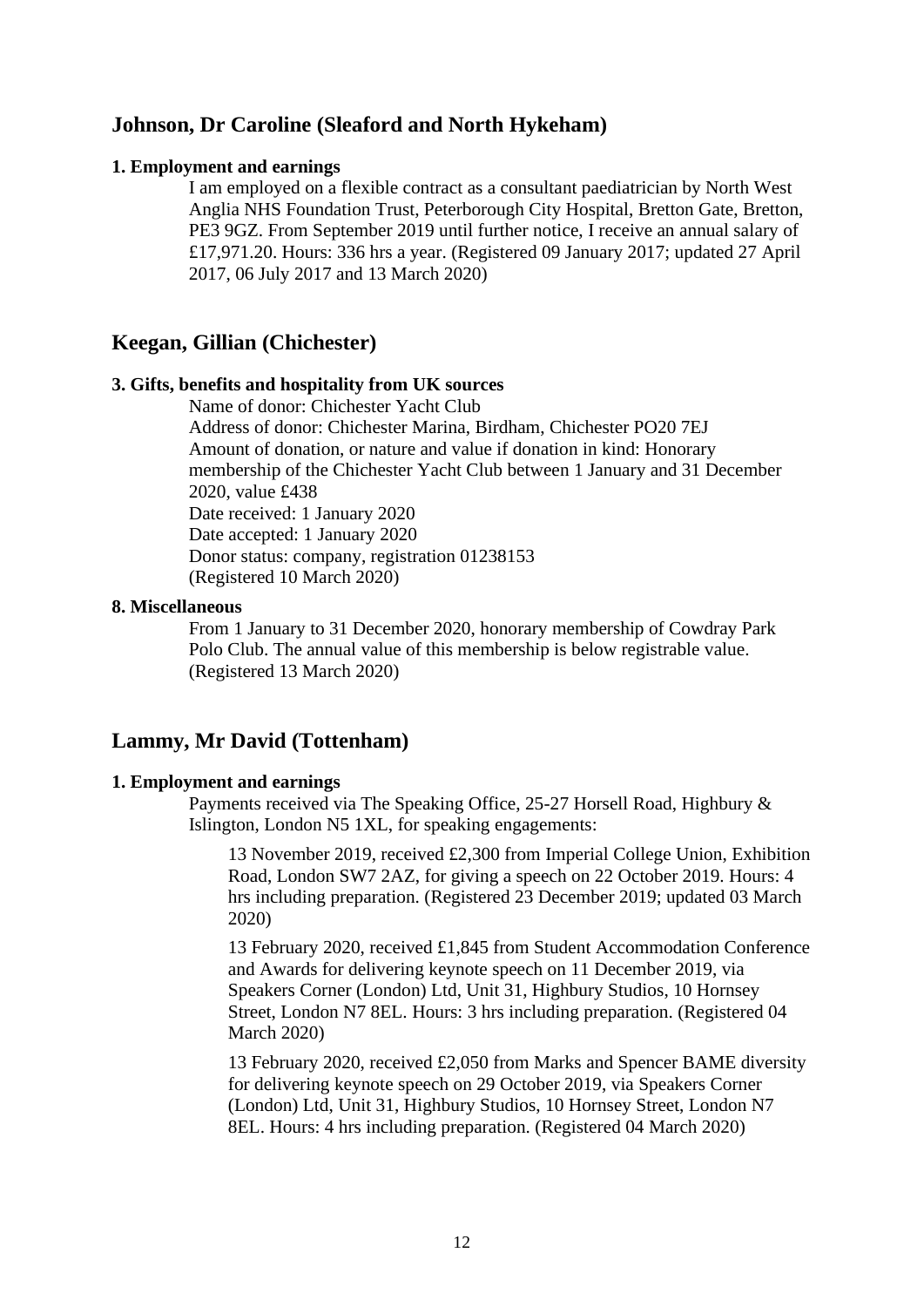13 February 2020, received £2,050 from IMPower Consulting for delivering a speech, via Speakers Corner (London) Ltd, Unit 31, Highbury Studios, 10 Hornsey Street, London N7 8EL. Hours: 3 hrs including preparation. (Registered 04 March 2020)

## **Lewell-Buck, Mrs Emma (South Shields)**

#### **1. Employment and earnings**

Payments from YouGov, 50 Featherstone Street, London EC1Y 8RT, for completing surveys. All fees paid to my campaign fund:

12 February 2020, payment of £110. Hours: 50 mins. Fee paid direct to my campaign fund. (Registered 12 March 2020)

### **Lewis, Brandon (Great Yarmouth)**

### **2. (b) Any other support not included in Category 2(a)**

Name of donor: Aamer Sarfaz Address of donor: private Amount of donation or nature and value if donation in kind: £3,000 Date received: 19 February 2020 Date accepted: 19 February 2020 Donor status: individual (Registered 16 March 2020)

Name of donor: Ehud Sheleg Address of donor: private Amount of donation or nature and value if donation in kind: £10,000 Date received: 19 February 2020 Date accepted: 19 February 2020 Donor status: individual (Registered 16 March 2020)

Name of donor: Mrs Lubov Chernukhin Address of donor: private Amount of donation or nature and value if donation in kind: £10,000 Date received: 19 February 2020 Date accepted: 19 February 2020 Donor status: individual (Registered 16 March 2020)

Name of donor: Michael Hintze Address of donor: private Amount of donation or nature and value if donation in kind: £3,000 Date received: 19 February 2020 Date accepted: 19 February 2020 Donor status: individual (Registered 16 March 2020)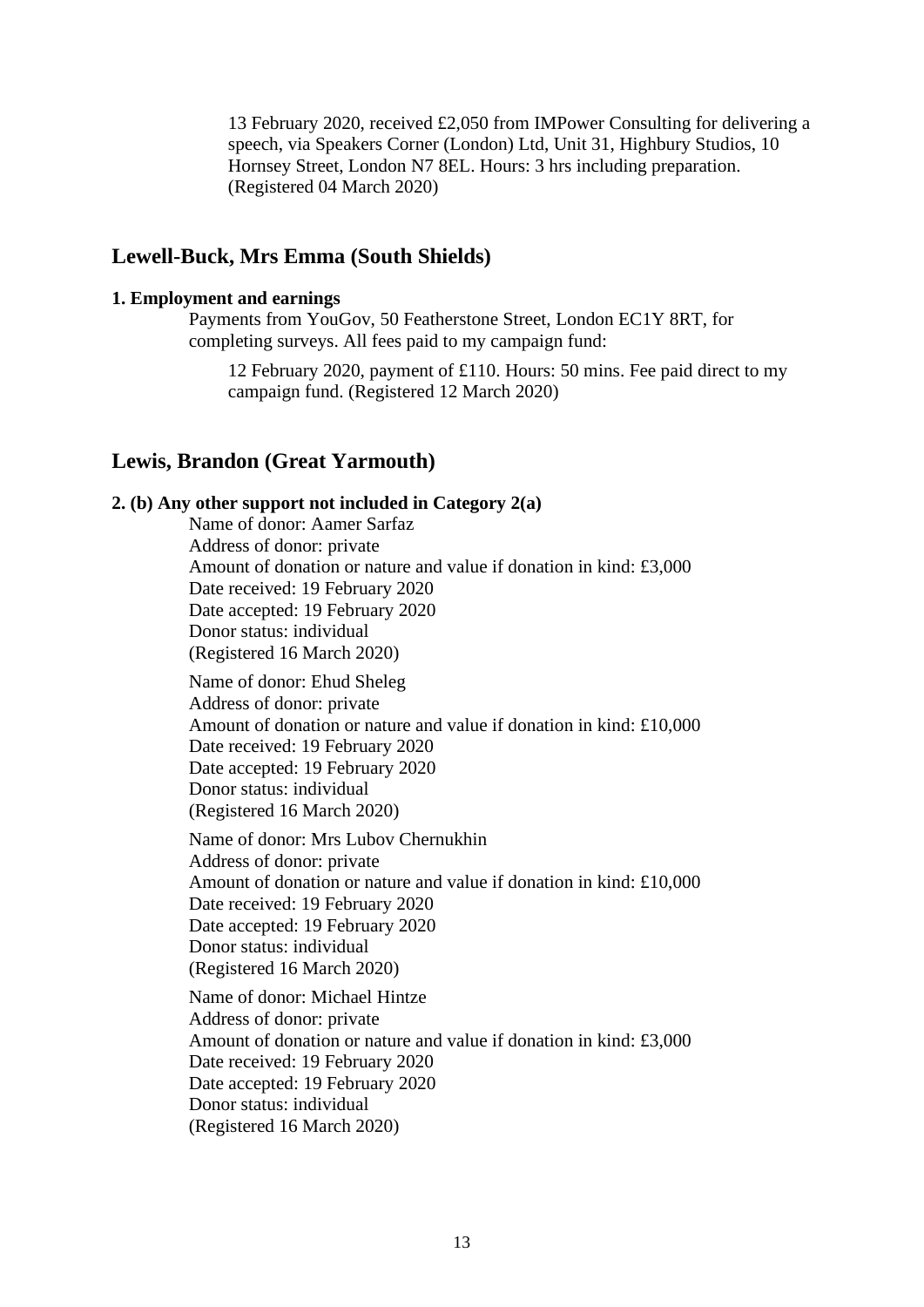Name of donor: Avre Partnership Ltd Address of donor: 9 Great Chesterford Court, London Road, Great Chesterford CB10 1PF Amount of donation or nature and value if donation in kind: £3,000 Date received: 6 March 2020 Date accepted: 6 March 2020 Donor status: company, registration 09010358 (Registered 16 March 2020)

## **Lewis, Clive (Norwich South)**

#### **2. (b) Any other support not included in Category 2(a)**

Name of donor: HFSSS Ltd Address of donor: 18 Snowberry Close, Barnet EN5 5FS Amount of donation or nature and value if donation in kind: £10,000 for my leadership campaign Date received: 3 March 2020 Date accepted: 3 March 2020 Donor status: company, registration 05361822 (Registered 04 March 2020)

## **Loughton, Tim (East Worthing and Shoreham)**

#### **1. Employment and earnings**

Payments from YouGov, 50 Featherstone Street, London EC1Y 8RT, for completing surveys:

12 February 2020, received £110, which I have paid to charity. Hours: 30 mins. (Registered 05 March 2020)

## **Mackinlay, Craig (South Thanet)**

### **6. Land and property portfolio: (i) value over £100,000 and/or (ii) giving rental income of over £10,000 a year**

Until 14 February 2020, house in Swale, owned by Mackinlay Ltd: (i) and (ii) (See my entry in Category 7). (Registered 12 May 2015; updated 03 March 2020)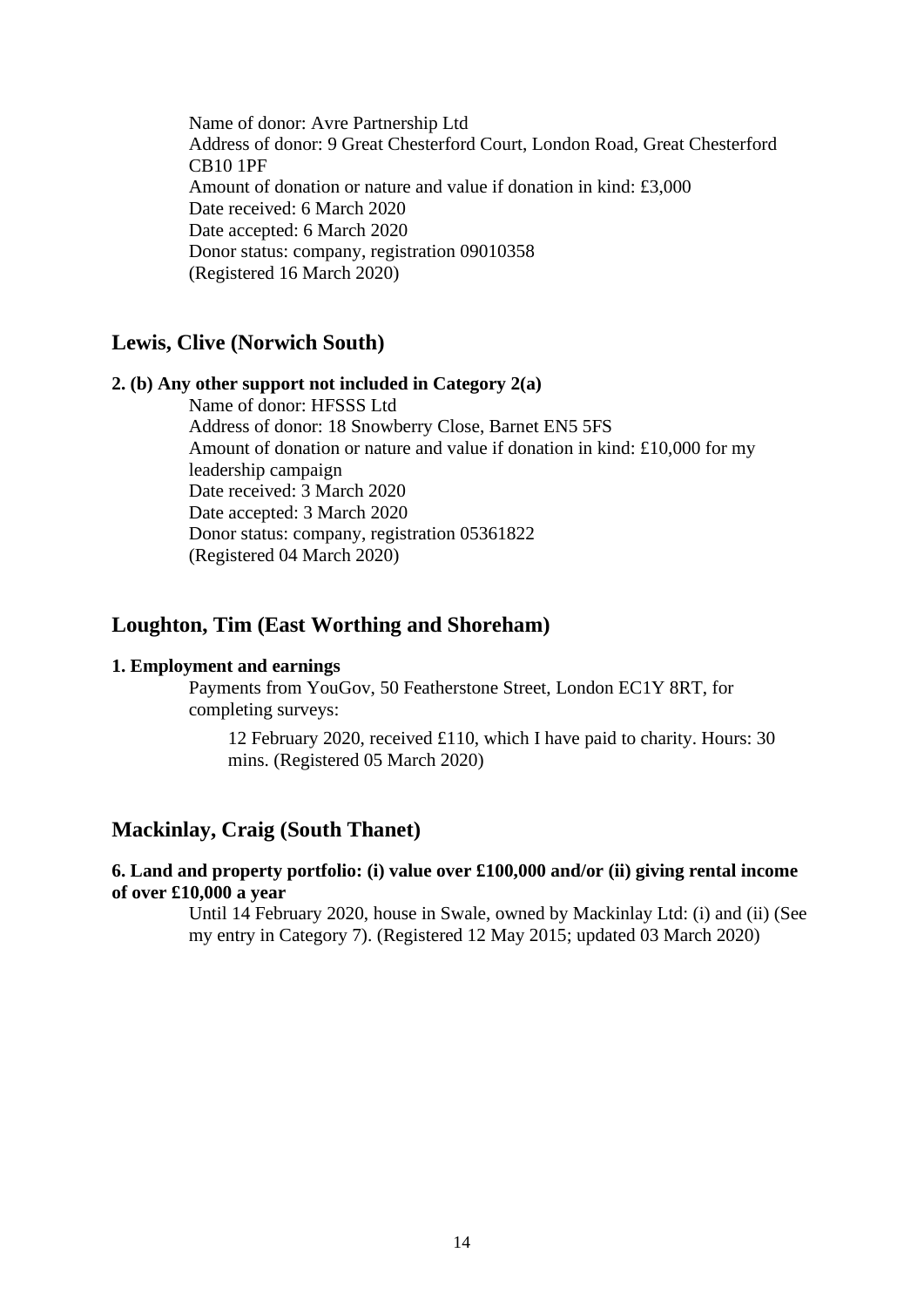## **Madders, Justin (Ellesmere Port and Neston)**

### **4. Visits outside the UK**

Name of donor: Ministry of Foreign Affairs, Qatar Address of donor: Qatar Embassy, 1 South Audley St, London W1K 1NB Estimate of the probable value (or amount of any donation): Air travel, food and accommodation to a total value of £2.740 (£685 per night) Destination of visit: Qatar Dates of visit: 15-19 February 2020 Purpose of visit: British-Qatar APPG visit to meet Ministers and officials, discuss Gulf Co-operation Council crisis, workers' rights, bilateral relations and regional issues. (Registered 09 March 2020)

## **Mak, Alan (Havant)**

### **8. Miscellaneous**

From 25 February 2020, Vice Chairman of the Conservative Party. This is an unpaid role. (Registered 03 March 2020)

## **May, Mrs Theresa (Maidenhead)**

### **1. Employment and earnings**

From 4 December 2019, payments for speeches received via Washington Speakers Bureau, 1663 Prince Street, Alexandria, VA 22314; a speaking agency. Payments are made to the Office of Theresa May Limited and used to pay employees, maintain my ongoing involvement in public life and support my charitable work. I consulted ACoBA about these arrangements.

19 February 2020, received approx. £115,000 for a speech from Dubai Women Establishment, 23a Jumeirah Street, Dubai, UAE. Hours: 19 hrs, including preparation and travel. (Registered 09 March 2020)

26 February 2020, received approx. £115,000 for a speech from the Structured Finance Association, 1776 I Street NW, Washington, DC, USA. Hours: 25 hrs, including preparation and travel. (Registered 09 March 2020)

6 March 2020, received approx. £115,000 for a speech from Brown University, Providence, Rhode Island, USA. Hours: 14 hrs, including preparation and travel. (Registered 09 March 2020)

6 March 2020, received approx. £115,000 for a speech from Trinity University, 106 Oakmont Court, San Antonio, Texas. Hours: 26 hrs, including preparation and travel. (Registered 09 March 2020)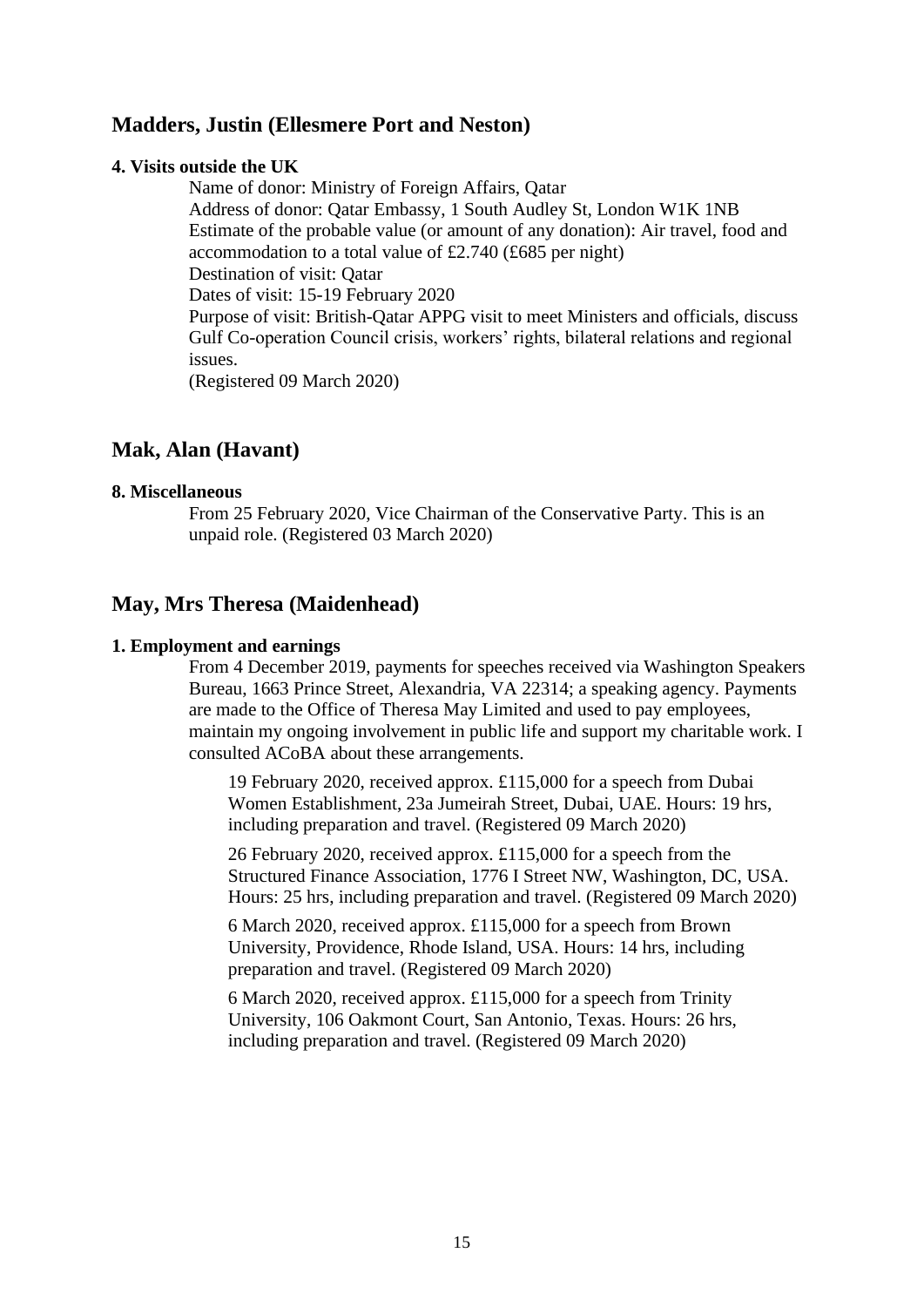### **3. Gifts, benefits and hospitality from UK sources**

Name of donor: Heathrow Airport Limited Address of donor: The Compass Centre, Nelson Road, London Heathrow Airport, Hounslow TW6 2GW Amount of donation or nature and value if donation in kind: Use of the Windsor Suite at Heathrow Airport; value £4,200 Date received: 15 February 2020 Date accepted: 15 February 2020 Donor status: company, registration 05757208 (Registered 09 March 2020) Name of donor: Heathrow Airport Limited Address of donor: The Compass Centre, Nelson Road, London Heathrow Airport, Hounslow TW6 2GW Amount of donation or nature and value if donation in kind: Use of the Windsor Suite at Heathrow Airport; value £4,200 Date received: 17 February 2020 Date accepted: 17 February 2020 Donor status: company, registration 05757208 (Registered 09 March 2020) Name of donor: Heathrow Airport Limited Address of donor: The Compass Centre, Nelson Road, London Heathrow Airport, Hounslow TW6 2GW Amount of donation or nature and value if donation in kind: Use of the Windsor Suite at Heathrow Airport; value £4,200 Date received: 23 February 2020 Date accepted: 23 February 2020 Donor status: company, registration 05757208 (Registered 09 March 2020) Name of donor: Heathrow Airport Limited Address of donor: The Compass Centre, Nelson Road, London Heathrow Airport, Hounslow TW6 2GW Amount of donation or nature and value if donation in kind: Use of the Windsor Suite at Heathrow Airport; value £4,200 Date received: 25 February 2020 Date accepted: 25 February 2020 Donor status: company, registration 05757208 (Registered 09 March 2020) Name of donor: Heathrow Airport Limited Address of donor: The Compass Centre, Nelson Road, London Heathrow Airport, Hounslow TW6 2GW Amount of donation or nature and value if donation in kind: Use of the Windsor Suite at Heathrow Airport; value £4,200 Date received: 3 March 2020 Date accepted: 3 March 2020 Donor status: company, registration 05757208 (Registered 09 March 2020)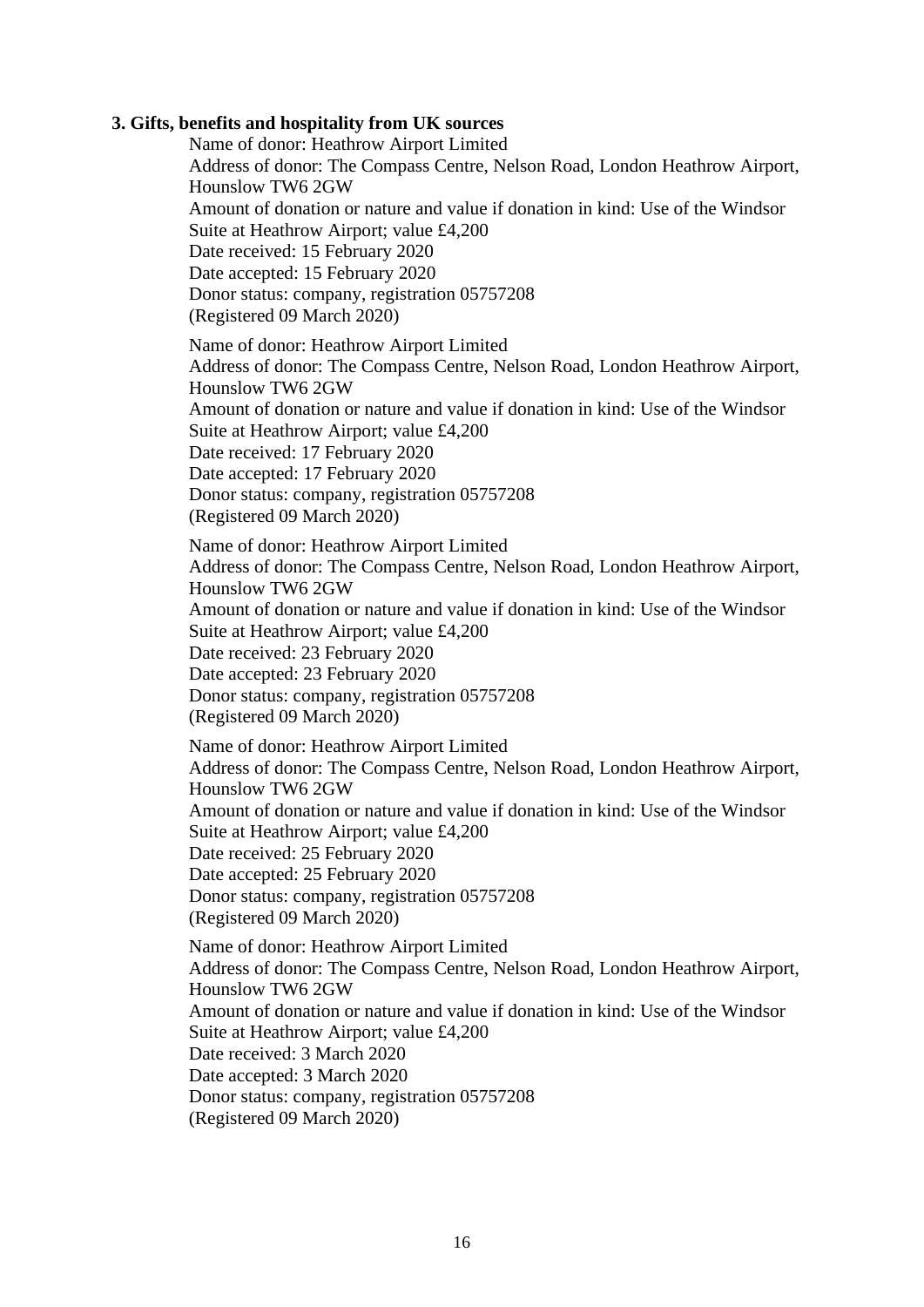Name of donor: Heathrow Airport Limited Address of donor: The Compass Centre, Nelson Road, London Heathrow Airport, Hounslow TW6 2GW Amount of donation or nature and value if donation in kind: Use of the Windsor Suite at Heathrow Airport; value £4,200 Date received: 7 March 2020 Date accepted: 7 March 2020 Donor status: company, registration 05757208 (Registered 09 March 2020)

## **McDonald, Stewart Malcolm (Glasgow South)**

#### **8. Miscellaneous**

On 26 February 2020, I received the Ukrainian Order of Merit (Third Class) from the President of Ukraine, care of Embassy of Ukraine (London), 60 Holland Park, London W11 3SJ. (Registered 11 March 2020)

## **McMahon, Jim (Oldham West and Royton)**

### **1. Employment and earnings**

28 February 2020, received £200 from Ipsos MORI, 3 Thomas More Square, London E1W 1YW, for a survey. Hours: 1 hr. (Registered 11 March 2020)

## **McPartland, Stephen (Stevenage)**

### **3. Gifts, benefits and hospitality from UK sources**

Name of donor: The Football Association Premier League Ltd Address of donor: 30 Gloucester Place, London W1U 8PL Amount of donation or nature and value if donation in kind: One ticket, including hospitality, to Premier League box at a football match at Stamford Bridge, total value £540 Date received: 3 March 2020 Date accepted: 3 March 2020 Donor status: company, registration 2719699 (Registered 11 March 2020)

### **Mercer, Johnny (Plymouth, Moor View)**

### **7. (i) Shareholdings: over 15% of issued share capital**

*From 9 November 2018, Mercer Consulting Associates Ltd (not trading). This is a late entry to which the rectification procedure was applied on 17 September 2019. Paragraph 16 of Chapter 4 of the 2015 Guide to the Rules refers. (Registered 17 September 2019)*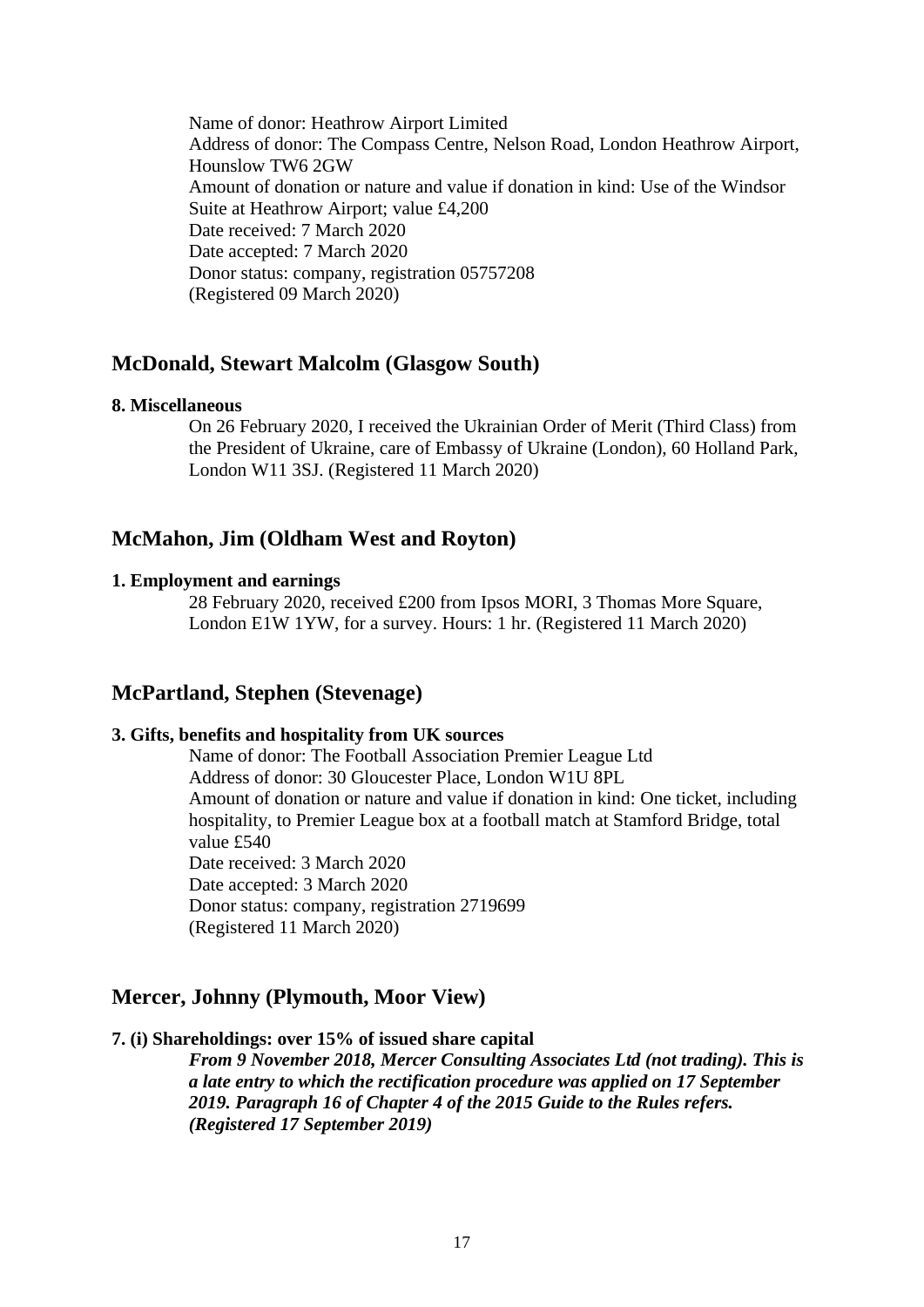## **Miliband, Edward (Doncaster North)**

#### **1. Employment and earnings**

Payments from Bodley Head, part of the Random House Group Ltd, 20 Vauxhall Bridge Road London SW1V 2SA, via David Higham Associates of 6th Floor Waverley House, 7-12 Noel Street, London W1F 8GQ:

12 March 2020, received £38,950 advance payment to write a book. Hours: impossible to calculate. (Registered 12 March 2020)

## **Mitchell, Mr Andrew (Sutton Coldfield)**

#### **1. Employment and earnings**

From 1 July 2017 to 29 February 2020, Senior Adviser to UK Global Health Care Ltd, 1 Harley Street, London W1G 9QD. Remuneration: £30,000 a year plus VAT, in return for 5 days work. Role suspended from 31 March 2019. (Registered 05 July 2017; updated 01 April 2019 and 09 March 2020)

From 10 April 2019 to 29 February 2020, senior adviser providing strategic business advice on an ad hoc basis to Globalvoice A/S, address P O Box 1098, 3001 Drammen, Norway. Ad hoc payments and facilitation payments as listed below. (Registered 10 April 2019; updated 12 August 2019 and 09 March 2020)

From 3 March 2020 until further notice, senior adviser on African matters to SouthBridge, an investment bank providing pan-African financial and advisory solutions for clients across Africa, of PCD Tower 11th floor KN 67 Street, Kigali, Rwanda. Remuneration of £39,600 (which includes withholding tax), in return for a commitment of 9 days a year. (Registered 09 March 2020)

From 3 March 2020 until further notice, senior adviser to Kingsley Capital Partners (a private equity and venture capital firm), 1 Maddox Street, London W1S 2PZ. Remuneration of £50,000 plus VAT a year, plus shares and options in Equinox International Holdings Limited, 0.5% in total vesting biannually over 3 years; and shares in Himalayan Ventures Limited, 0.5% in total vesting biannually over 5 years. Hours: 8 days a year. (Registered 12 March 2020)

## **Nandy, Lisa (Wigan)**

#### **1. Employment and earnings**

Payments from Guardian News and Media Ltd, 90 York Way, London N1P 2AP, for articles:

5 March 2020, received £273.09. Hours: 2 hrs. (Registered 10 March 2020)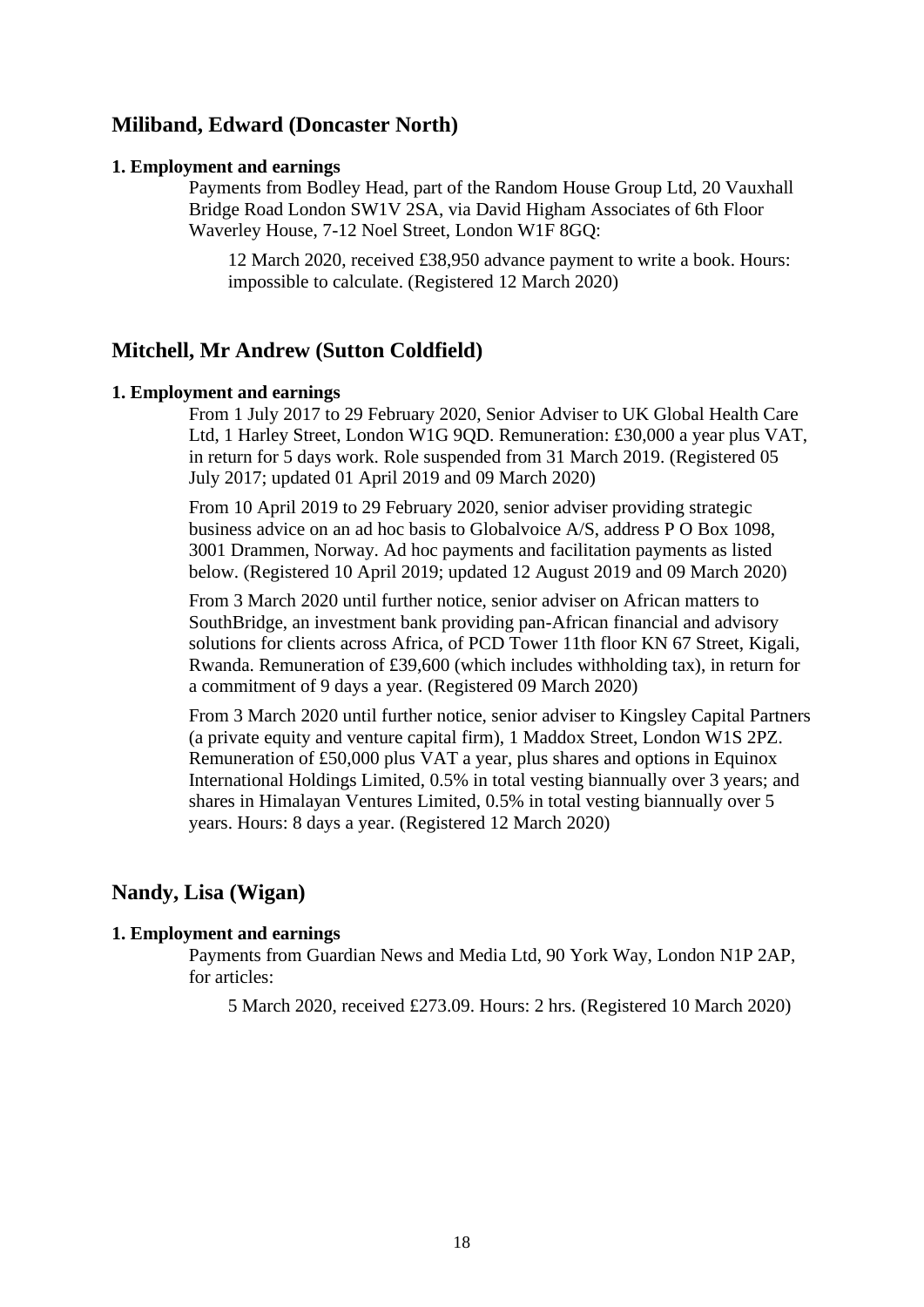### **2. (b) Any other support not included in Category 2(a)**

Name of donor: GMB

Address of donor: John Cope House, 152 Brent Street, Hendon, London NW4 2DP Amount of donation or nature and value if donation in kind: Media and video consultancy for my leadership campaign between 7 February 2020 and 5 March 2020, value £9,401.30 Date received: 7 February 2020 – 5 March 2020 Date accepted: 7 February 2020 Donor status: trade union (Registered 06 March 2020)

Name of donor: Tom Shutes Address of donor: private Amount of donation or nature and value if donation in kind: Office space for my leadership campaign between 10 February 2020 and 20 March 2020, value £1,500 Date received: 10 February 2020 – 20 March 2020 Date accepted: 10 February 2020 Donor status: individual (Registered 06 March 2020)

Name of donor: 89UP Ltd Address of donor: 103-105 Blundell Street, London N7 9BN Amount of donation or nature and value if donation in kind: Digital Services for my leadership campaign between 14 February 2020 and 5 March 2020, value £4,890 Date received: 14 February 2020 – 5 March 2020

Date accepted: 14 February 2020 Donor status: company, registration 06886828 (Registered 06 March 2020)

Name of donor: Ministry of Sound Ltd Address of donor: 103 Gaunt Street, London SE1 6DP Amount of donation or nature and value if donation in kind: Office Space for my leadership campaign between 19 February 2020 and 29 March 2020, value £22,320 Date received: 19 February 2020 – 29 March 2020 Date accepted: 19 February 2020 Donor status: company, registration 02736122 (Registered 06 March 2020)

Name of donor: Jason Stockwood Address of donor: private Amount of donation or nature and value if donation in kind: £10,000 for my leadership campaign Date received: 6 March 2020 Date accepted: 6 March 2020 Donor status: individual (Registered 06 March 2020)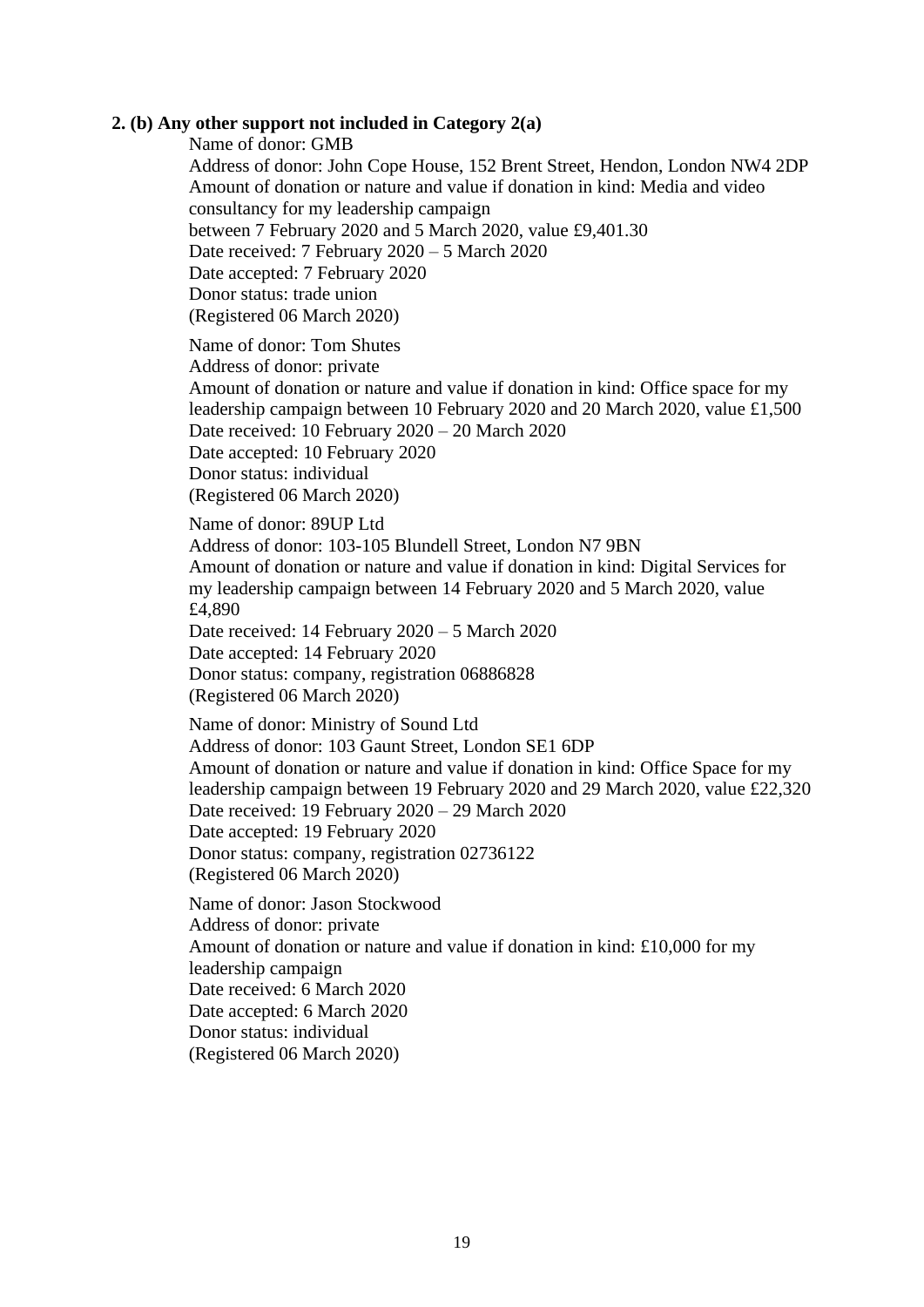## **Nicolson, John (Ochil and South Perthshire)**

### **1. Employment and earnings**

7 February 2020, received £1,800 from News UK, 1 London Bridge Street, London SE1 9GF, for hosting a radio show. Hours: 9 hrs. (Registered 05 March 2020)

## **Percy, Andrew (Brigg and Goole)**

### **1. Employment and earnings**

Payments from Ipsos Mori, 79-81 Borough Road, London SE1 1FY, for completing opinion surveys:

2 March 2020, received £200. Hours: 1 hr. (Registered 04 March 2020)

## **Rayner, Angela (Ashton-under-Lyne)**

## **2. (b) Any other support not included in Category 2(a)**

Name of donor: GMB Address of donor: Mary Turner House, 22 Stephenson Way, London NW1 2HD Amount of donation or nature and value if donation in kind: Three members of staff seconded to my deputy leadership campaign between 22 January and 3 April 2020, total value £47,227.58 Date received: 22 January 2020 to 3 April 2020 Date accepted: 22 January 2020 Donor status: trade union (Registered 19 February 2020; updated 13 March 2020) Name of donor: GMB

Address of donor: Mary Turner House, 22 Stephenson Way, London NW1 2HD Amount of donation or nature and value if donation in kind: A member of staff seconded to my deputy leadership campaign between 22 January and 9 March 2020, value £6,633.38 Date received: 22 January 2020 to 9 March 2020 Date accepted: 22 January 2020 Donor status: trade union (Registered 19 February 2020; updated 13 March 2020) Name of donor: Mohammed Imran Address of donor: private Amount of donation, or nature and value if donation in kind: £2,000 for my campaign for Deputy Leader of the Labour Party Date received: 25 February 2020 Data accepted: 25 February 2020 Donor status: individual (Registered 06 March 2020)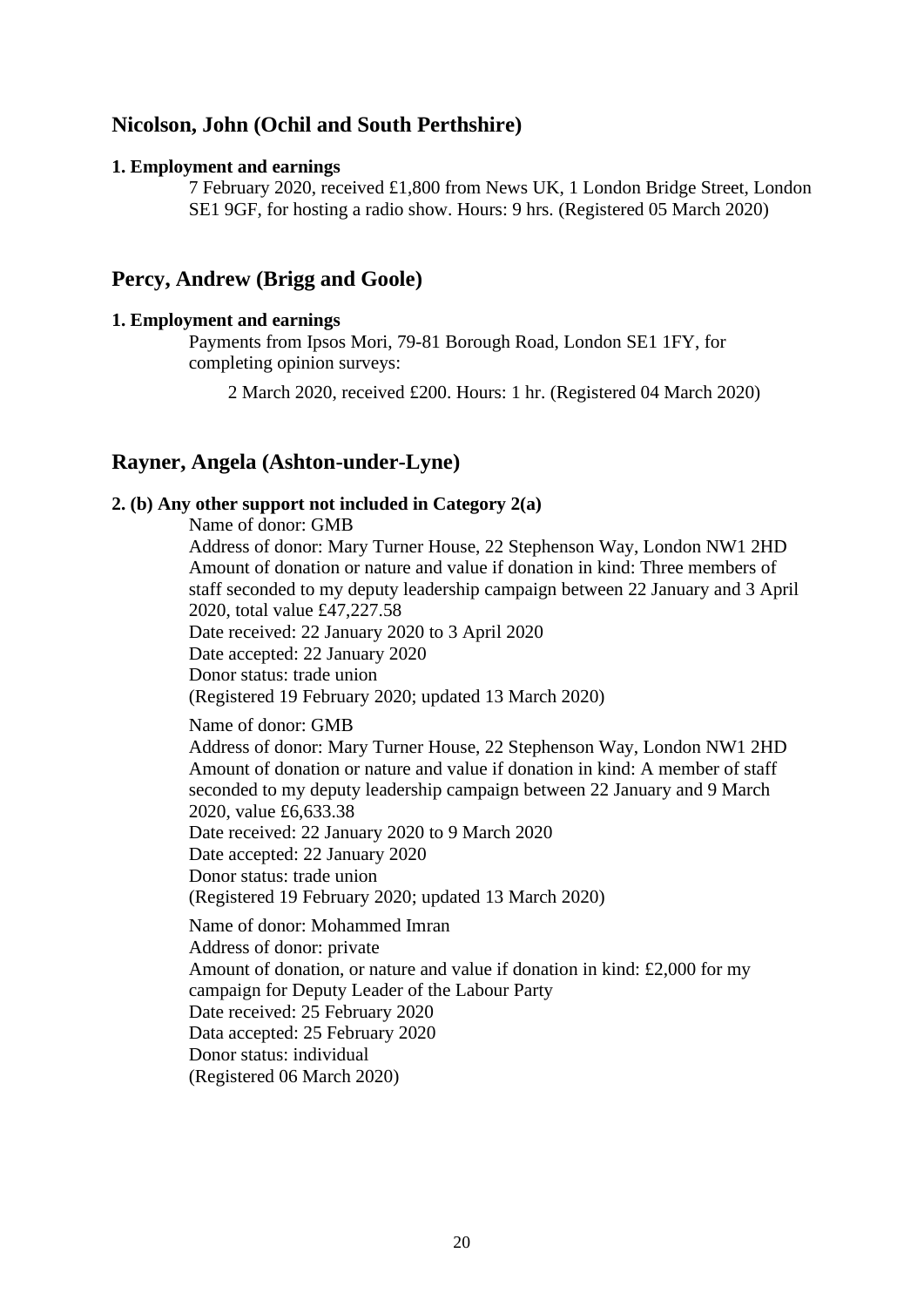Name of donor: CWU Address of donor: 150 The Broadway, London SW19 1RX Amount of donation, or nature and value if donation in kind: £25,000 for my campaign for Deputy Leader of the Labour Party Date received: 11 February 2020 Data accepted: 11 February 2020 Donor status: trade union (Registered 06 March 2020)

Name of donor: UNISON

Address of donor: 130 Euston Road, London NW1 2AY

Amount of donation or nature and value if donation in kind: In support of my campaign for Deputy Leader of the Labour Party, office space for phone banking sessions on 17-20 February 2020 and 24-27 February 2020, total value £561.02 Date received: 17-27 February 2020

Date accepted: 17 February 2020

Donor status: trade union

(Registered 11 March 2020)

### Name of donor: UNISON

Address of donor: 130 Euston Road, London NW1 2AY

Amount of donation or nature and value if donation in kind: In support of my campaign for Deputy Leader of the Labour Party, video production with a value of £1,168

Date received: 27 February 2020 Date accepted: 27 February 2020 Donor status: trade union (Registered 11 March 2020)

Name of donor: GMB

Address of donor: Mary Turner House, 22 Stephenson Way, London NW1 2HD Amount of donation or nature and value if donation in kind: In support of my campaign for Deputy Leader of the Labour Party, video production with a value of £2,668.10

Date received: 24 February 2020 Date accepted: 24 February 2020 Donor status: trade union (Registered 16 March 2020)

### **3. Gifts, benefits and hospitality from UK sources**

Name of donor: Trust Reservations Ltd Address of donor: Archway House, River Street, Windsor SL4 1QT Amount of donation or nature and value if donation in kind: In support of my campaign for Deputy Leader of the Labour Party, a night's stay in a hotel for myself and two members of my campaign staff, total value £192.50

Date received: 8 February 2020

Date accepted: 8 February 2020

Donor status: company, registration 3829637

(Registered 13 March 2020)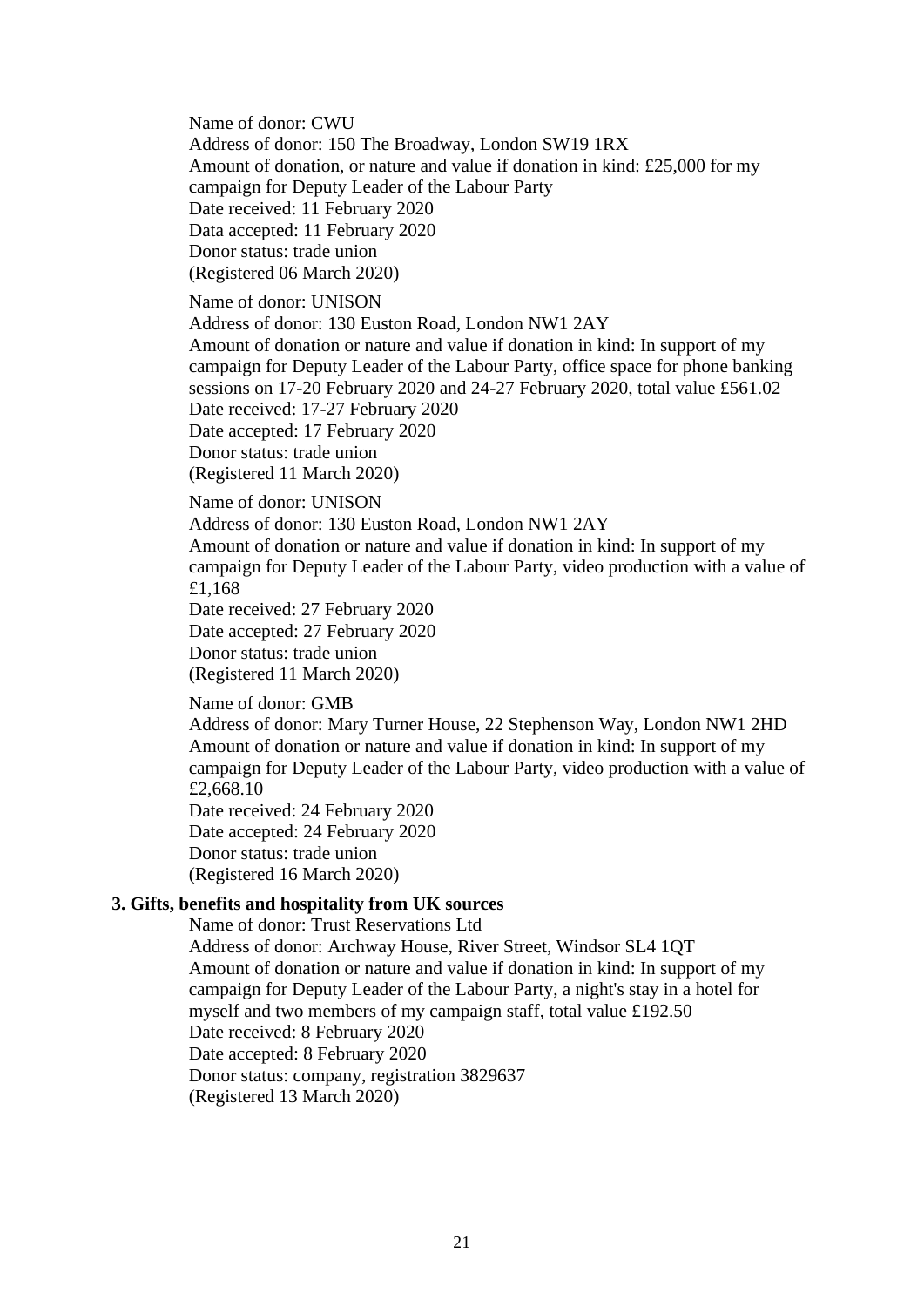Name of donor: Trust Reservations Ltd

Address of donor: Archway House, River Street, Windsor SL4 1QT Amount of donation or nature and value if donation in kind: In support of my campaign for Deputy Leader of the Labour Party, two nights' stay in a hotel for myself and a member of my campaign staff, total value £270.96 Date received: 13 February 2020 Date accepted: 13 February 2020 Donor status: company, registration 3829637

(Registered 13 March 2020)

Name of donor: Trust Reservations Ltd

Address of donor: Archway House, River Street, Windsor SL4 1QT Amount of donation or nature and value if donation in kind: In support of my campaign for Deputy Leader of the Labour Party, a night's stay in a hotel for myself and a member of my campaign staff, total value £238.52 Date received: 18 February 2020 Date accepted: 18 February 2020 Donor status: company, registration 3829637

(Registered 13 March 2020)

Name of donor: Trust Reservations Ltd

Address of donor: Archway House, River Street, Windsor SL4 1QT Amount of donation or nature and value if donation in kind: In support of my campaign for Deputy Leader of the Labour Party, a night's stay in a hotel for myself and a member of my campaign staff, total value £130.60 Date received: 19 February 2020 Date accepted: 19 February 2020 Donor status: company, registration 3829637 (Registered 13 March 2020)

Name of donor: Trust Reservations Ltd

Address of donor: Archway House, River Street, Windsor SL4 1QT Amount of donation or nature and value if donation in kind: In support of my campaign for Deputy Leader of the Labour Party, a night's stay in a hotel for myself and a member of my campaign staff, total value £150 Date received: 21 February 2020 Date accepted: 21 February 2020

Donor status: company, registration 3829637 (Registered 13 March 2020)

Name of donor: Trust Reservations Ltd

Address of donor: Archway House, River Street, Windsor SL4 1QT Amount of donation or nature and value if donation in kind: In support of my campaign for Deputy Leader of the Labour Party, a night's stay in a hotel for myself and a member of my campaign staff, total value £178 Date received: 22 February 2020 Date accepted: 22 February 2020 Donor status: company, registration 3829637 (Registered 13 March 2020)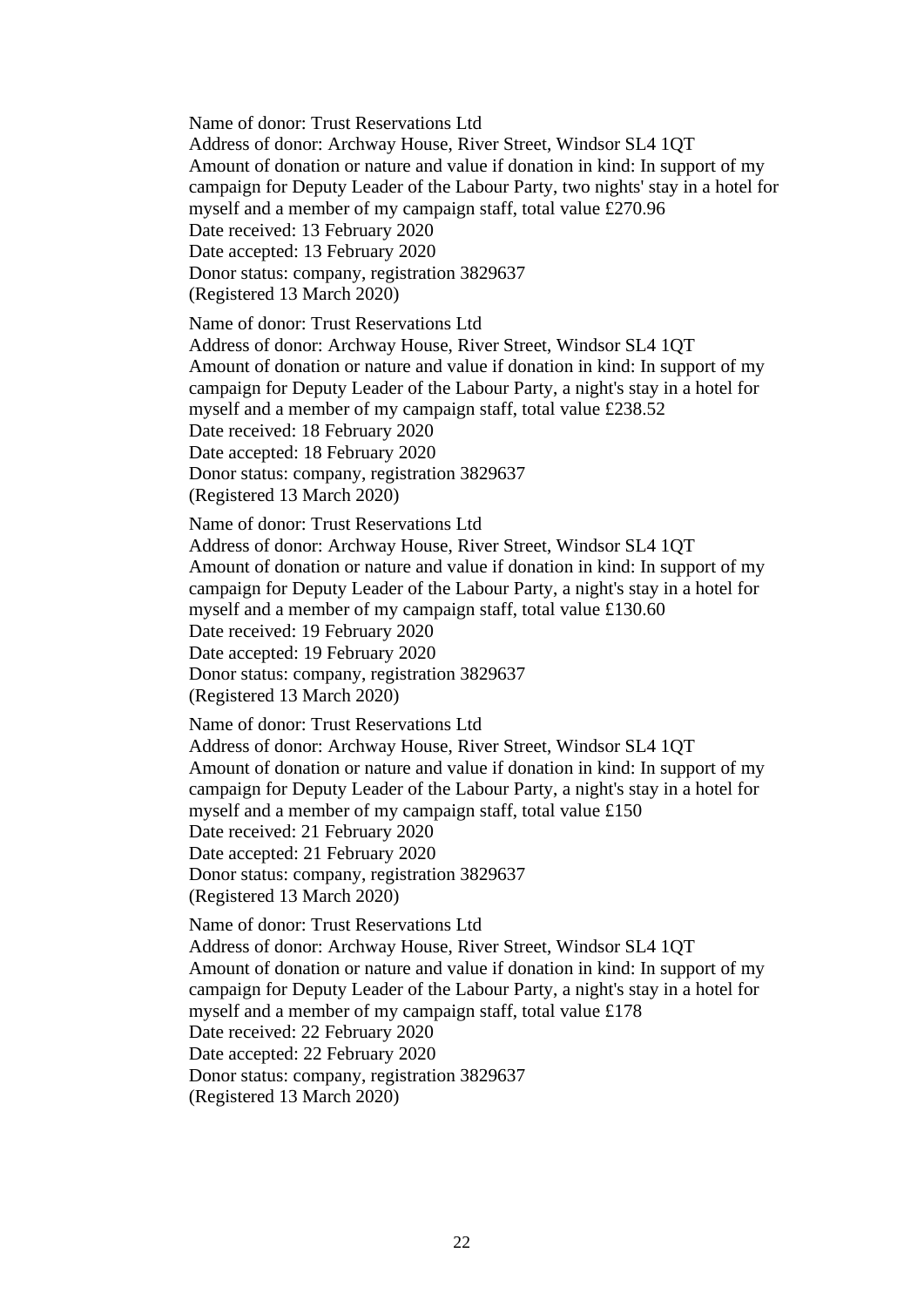Name of donor: Trust Reservations Ltd Address of donor: Archway House, River Street, Windsor SL4 1QT Amount of donation or nature and value if donation in kind: In support of my campaign for Deputy Leader of the Labour Party, a night's stay in a hotel for myself and two members of my campaign staff, total value £292.20 Date received: 7 March 2020 Date accepted: 7 March 2020 Donor status: company, registration 3829637 (Registered 13 March 2020)

### **Robertson, Mr Laurence (Tewkesbury)**

#### **1. Employment and earnings**

Payment from Ipsos MORI UK Ltd, 79-81 Borough Road, London SE1 1FY, for completing surveys:

17 February 2020, received £200. Hours: 1 hr 10 mins. (Registered 04 March 2020)

Payments from YouGov, 50 Featherstone Street, London EC1Y 8RT, for completing surveys:

12 February 2020, received £110. Hours: 30 mins. (Registered 04 March 2020)

### **Sambrook, Gary (Birmingham, Northfield)**

#### **1. Employment and earnings**

31 December 2019, received £1,058.43 from IPSA, 2nd Floor, 85 The Strand, London WC2R 0DW, for work as a parliamentary assistant. Hours: none since my election. (Registered 10 January 2020; updated 04 March 2020)

28 February 2020, received £200 from Ipsos MORI, 3 Thomas More Square, London E1W 1YW, for a survey. Hours: 1 hr. (Registered 11 March 2020)

## **Saville Roberts, Liz (Dwyfor Meirionnydd)**

#### **3. Gifts, benefits and hospitality from UK sources**

Name of donor: S4C Address of donor: Canolfan S4C Yr Egin, Carmarthen SA31 3EQ Amount of donation or nature and value if donation in kind: Two tickets with hospitality to watch the Wales v France, Six Nations Championship rugby match, estimated total value £400 Date received: 22 February 2020 Date accepted: 22 February 2020 Donor status: company, registration 03418710 (Registered 05 March 2020)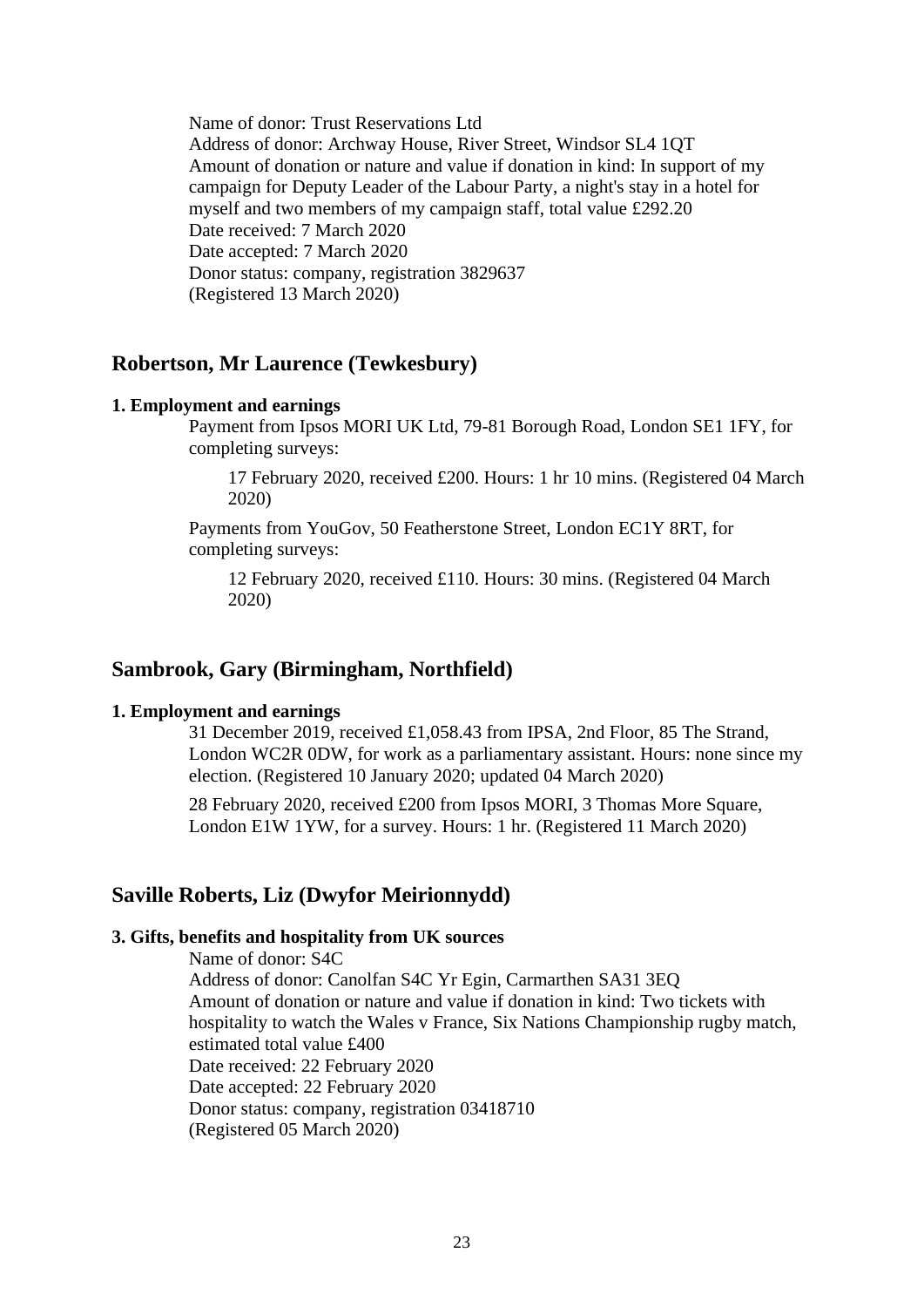## **Saxby, Selaine (North Devon)**

### **3. Gifts, benefits and hospitality from UK sources**

Name of donor: Great Western Railway

Address of donor: Milford House, 1 Milford Street, Swindon SN1 1HL Amount of donation or nature and value if donation in kind: Accepted as compensation for several issues, two rail tickets up to a value of £800 (up to £400 each) Date received: 17 February 2020

Date accepted: 17 February 2020 Donor status: company, registration 05113733 (Registered 03 March 2020)

## **Slaughter, Andy (Hammersmith)**

#### **1. Employment and earnings**

17 February 2020, payment of £200 from Ipsos MORI, 3 Thomas More Square, London E1W 1YW, for a survey. Hours: 1 hr. (Registered 11 March 2020)

## **Smith, Henry (Crawley)**

#### **1. Employment and earnings**

25 February 2020, payment of £110 from YouGov, 50 Featherstone Street, London EC1Y 8RT, for a survey. Hours: 75 mins. Fee donated to voluntary sector. (Registered 16 March 2020)

## **Smith, Jeff (Manchester, Withington)**

### **4. Visits outside the UK**

Name of donor: Medical Aid for Palestinians Address of donor: 33a Islington Park Street, London N1 1QB Estimate of the probable value (or amount of any donation): Flights, accommodation, food and transport with a total value of £1,285 Destination of visit: West Bank and Israel Dates of visit: 17-21 February 2020 Purpose of visit: Fact finding visit organised by the Council for Arab-British Understanding and Medical Aid for Palestinians. (Registered 03 March 2020)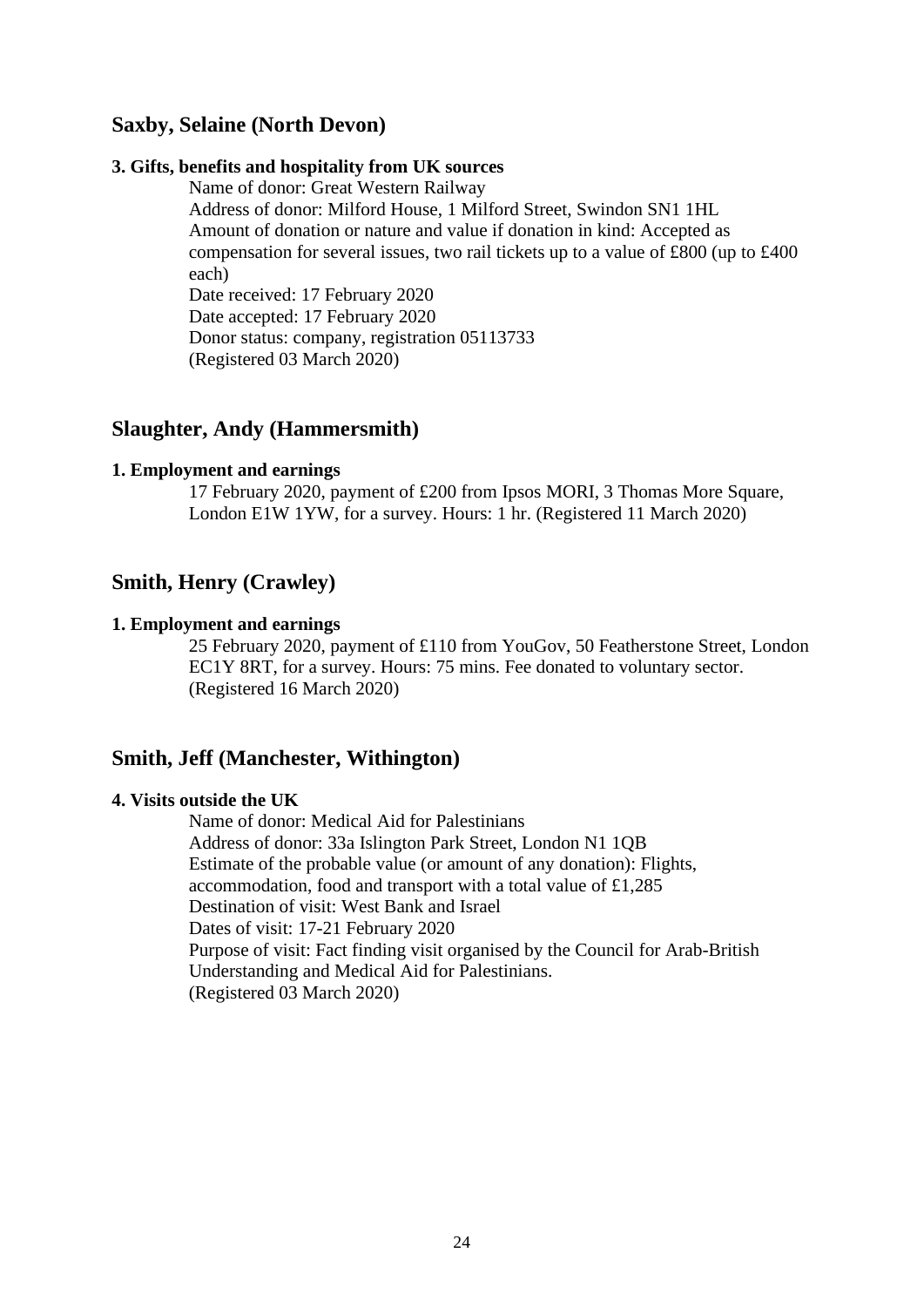## **Starmer, Keir (Holborn and St Pancras)**

## **2. (b) Any other support not included in Category 2(a)** Name of donor: Phillippa Kaufmann Address of donor: private Amount of donation, or nature and value if donation in kind: £5,000 for my campaign for leadership of the Labour Party Date received: 14 January 2020 Data accepted: 10 February 2020 Donor status: individual (Registered 04 March 2020) Name of donor: Clive Hollick Address of donor: private Amount of donation, or nature and value if donation in kind: £25,000 for my campaign for leadership of the Labour Party Date received: 23 January 2020 Data accepted: 14 February 2020 Donor status: individual (Registered 04 March 2020) Name of donor: Stephen Kinsella Address of donor: private Amount of donation, or nature and value if donation in kind: £5,000 for my campaign for leadership of the Labour Party Date received: 24 January 2020 Data accepted: 14 February 2020 Donor status: individual (Registered 04 March 2020) Name of donor: Sonny Leong Address of donor: private Amount of donation, or nature and value if donation in kind: £5,000 for my campaign for leadership of the Labour Party Date received: 31 January 2020 Data accepted: 18 February 2020 Donor status: individual (Registered 04 March 2020) Name of donor: UNISON Address of donor: 130 Euston Road, London NW1 2AY Amount of donation, or nature and value if donation in kind: secondment of member of staff in support of my campaign for leadership of the Labour Party, for a total of 10 days between 7 February 2020 and 3 April 2020, value £1,659.95 Date received: 7 February - 3 April 2020 Date accepted: 7 February 2020 Donor status: trade union (Registered 06 March 2020)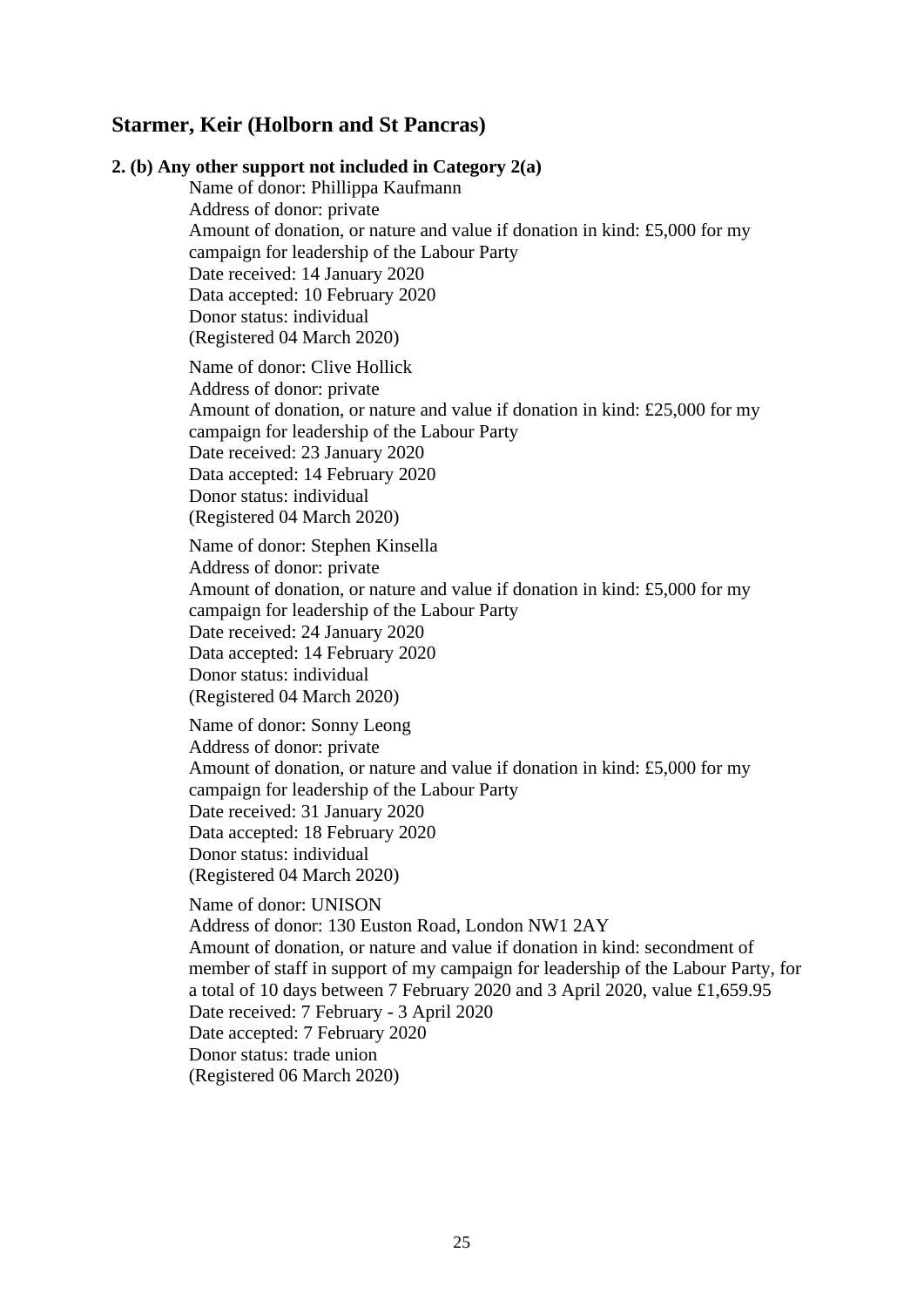Name of donor: UNISON Address of donor: 130 Euston Road, London NW1 2AY Amount of donation, or nature and value if donation in kind: use of office space in support of my campaign for leadership of the Labour Party, total value £860 Date received: 10 February - 3 April 2020 Date accepted: 10 February 2020 Donor status: trade union (Registered 06 March 2020) Name of donor: Martin Clarke Address of donor: private Amount of donation, or nature and value if donation in kind: £25,000 for my campaign for leadership of the Labour Party Date received: 3 February 2020 Data accepted: 28 February 2020 Donor status: individual (Registered 06 March 2020) Name of donor: Katharine Gavron Address of donor: private Amount of donation, or nature and value if donation in kind: £5,000 for my campaign for leadership of the Labour Party Date received: 3 February 2020 Data accepted: 28 February 2020 Donor status: individual (Registered 06 March 2020) Name of donor: USDAW Address of donor: 188 Wilmslow Road, Manchester, M14 6LJ Amount of donation, or nature and value if donation in kind: £25,000 for my campaign for leadership of the Labour Party Date received: 4 February 2020

Data accepted: 28 February 2020 Donor status: trade union

(Registered 06 March 2020)

Name of donor: UNISON Address of donor: 130 Euston Road, London NW1 2AY Amount of donation or nature and value if donation in kind: In support of my campaign for leadership of the Labour Party, use of UNISON Centre for certain activities between 6 February 2020 and 3 March 2020, total value £540 Date received: 6 February 2020 - 3 March 2020 Date accepted: 6 February 2020 Donor status: trade union (Registered 13 March 2020)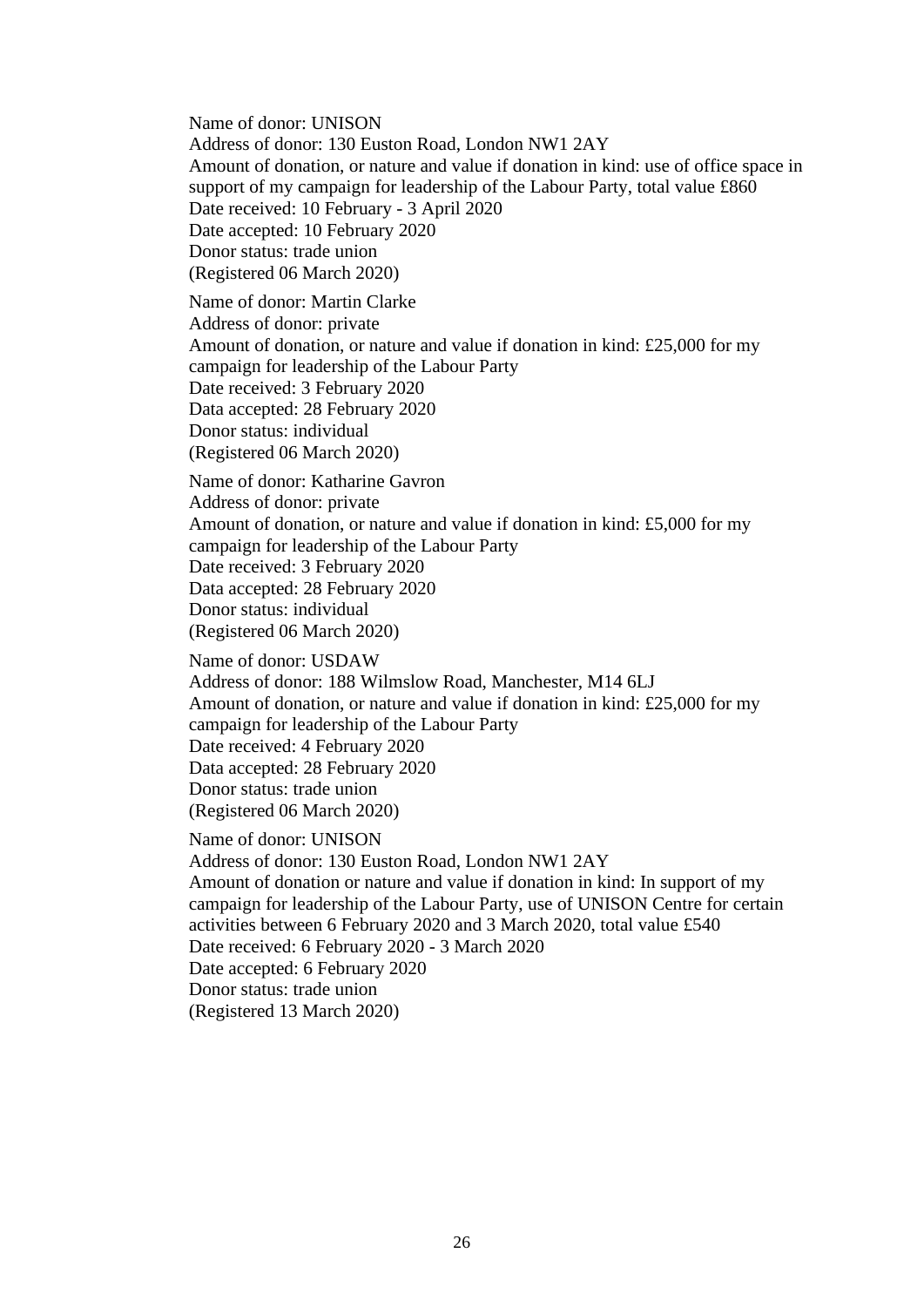Name of donor: UNISON

Address of donor: 130 Euston Road, London NW1 2AY Amount of donation or nature and value if donation in kind: In support of my campaign for leadership of the Labour Party, use of space in various offices for phone banks for various periods of time ranging from 16 February 2020 through to 6 March 2020, total value £4,974.68 Date received: 16 February 2020 - 6 March 2020 Date accepted: 16 February 2020 Donor status: trade union (Registered 13 March 2020)

Name of donor: UNISON Address of donor: 130 Euston Road, London NW1 2AY Amount of donation or nature and value if donation in kind: In support of my campaign for leadership of the Labour Party, use of two meeting rooms for the period of 17 February 2020 through to 21 February 2020, value £600 Date received: 17 February 2020 - 21 February 2020 Date accepted: 17 February 2020 Donor status: trade union (Registered 13 March 2020)

## **Stevens, Jo (Cardiff Central)**

#### **4. Visits outside the UK**

Name of donor: Woodrow Wilson International Centre for Scholars Address of donor: One Woodrow Wilson Plaza, 1300 Pennsylvania Ave. NW Washington, DC 20004-3027, United States Estimate of the probable value (or amount of any donation): Return flight from London to Washington, and end of conference dinner, £726.71; plus accommodation valued at £600.73; £1,327.44 in total Destination of visit: Washington, United States Dates of visit: 4-7 February 2020 Purpose of visit: To attend and participate in a Defeating Disinformation conference of international parliamentarians. (Registered 13 February 2020; updated 09 March 2020)

## **Stevenson, Jane (Wolverhampton North East)**

#### **1. Employment and earnings**

Wolverhampton City Councillor, City of Wolverhampton Council, Civic Centre, WV1 1SH, for which I received £951.55 a month until 12 January 2020. Hours: 20 hrs a month. (Registered 09 January 2020; updated 09 March 2020)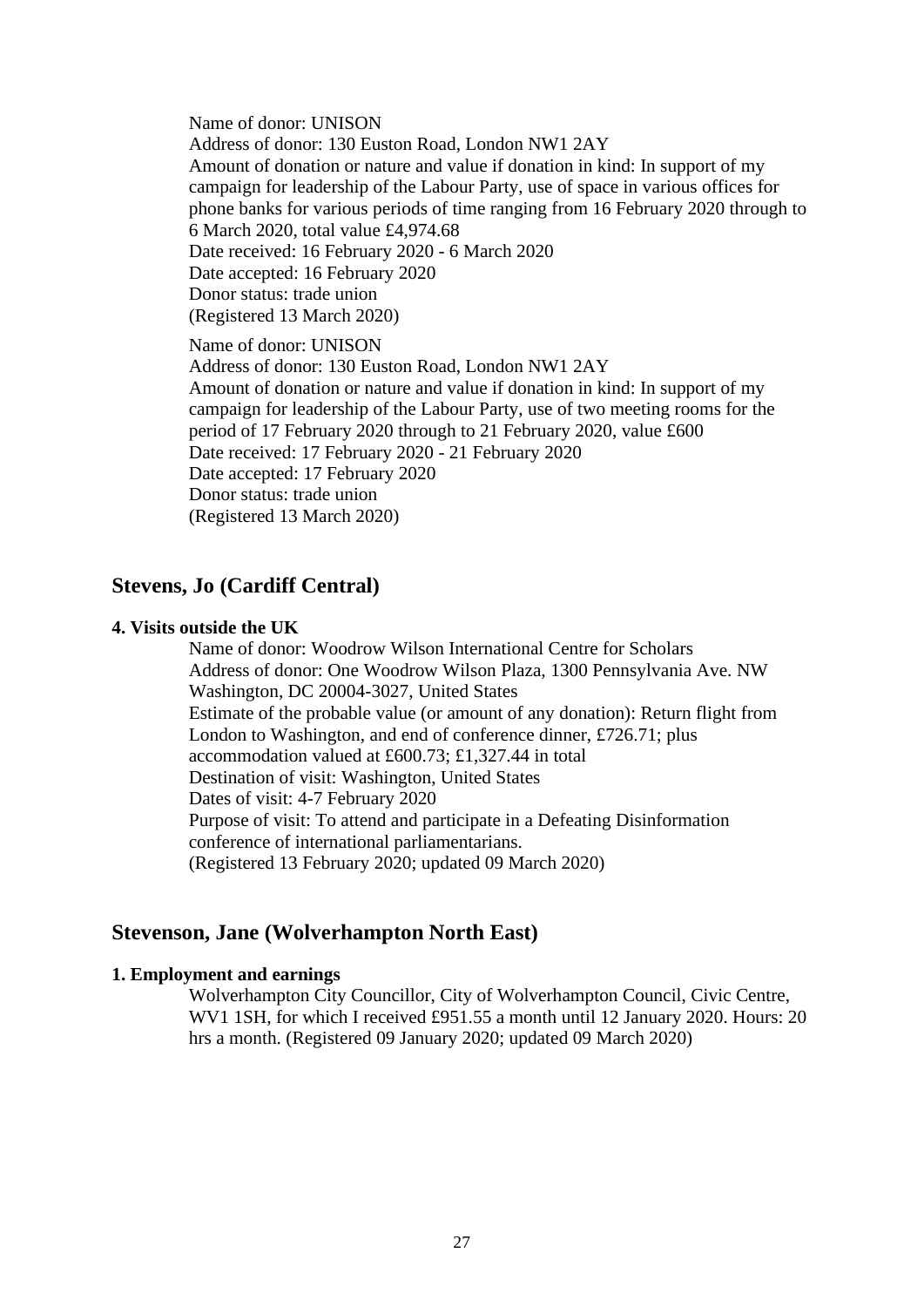#### **3. Gifts, benefits and hospitality from UK sources**

Name of donor: Football Association Premier League Ltd Address of donor: Brunel Building, 57 North Wharf Road, London W2 1HQ Amount of donation or nature and value if donation in kind: Two football tickets and meal for meeting at UEFA Europa League Match: Wolverhampton Wanderers v Espanyol, total value £420 Date received: 20 February 2020 Date accepted: 20 February 2020 Donor status: company, registration 02719699 (Registered 10 March 2020)

#### **8. Miscellaneous**

From 24 January 2020, member of Wolverhampton Town Board. This is an unpaid role. (Registered 09 March 2020)

Wolverhampton City Councillor, City of Wolverhampton Council, Civic Centre, WV1 1SH. From 12 January 2020 I claim no allowances for this role. Hours: 20 hrs a month. (Registered 09 March 2020)

### **Thomas-Symonds, Nick (Torfaen)**

### **1. Employment and earnings**

Payments from Social Affairs Unit Magazines Ltd, 10 Greenwich Quay, London SE8 3EY:

12 March 2020, received £250 exclusive of VAT for a book review in Standpoint's March 2020 edition. Hours: 8 hrs. (Registered 13 March 2020)

## **Twigg, Derek (Halton)**

#### **1. Employment and earnings**

Payment of £200 expected from Ipsos MORI, 3 Thomas More Square, London E1W 1YW, for a survey completed on 25 February 2020. Hours: 1 hr 15 mins. Fee to be paid direct to Halton CLP. (Registered 16 March 2020)

## **Wakeford, Christian (Bury South)**

## **4. Visits outside the UK**

Name of donor: Conservative Friends of Israel Ltd (CFI Ltd) Address of donor: Blick Rothenberg, 7-10 Chandos Street, London, UK, W1G 9DG Estimate of the probable value (or amount of any donation): Air travel, accommodation and hospitality with a value of £2,300 Destination of visit: Israel and the West Bank Dates of visit: 16 - 21 February 2020 Purpose of visit: Fact finding political delegation. (Registered 04 March 2020)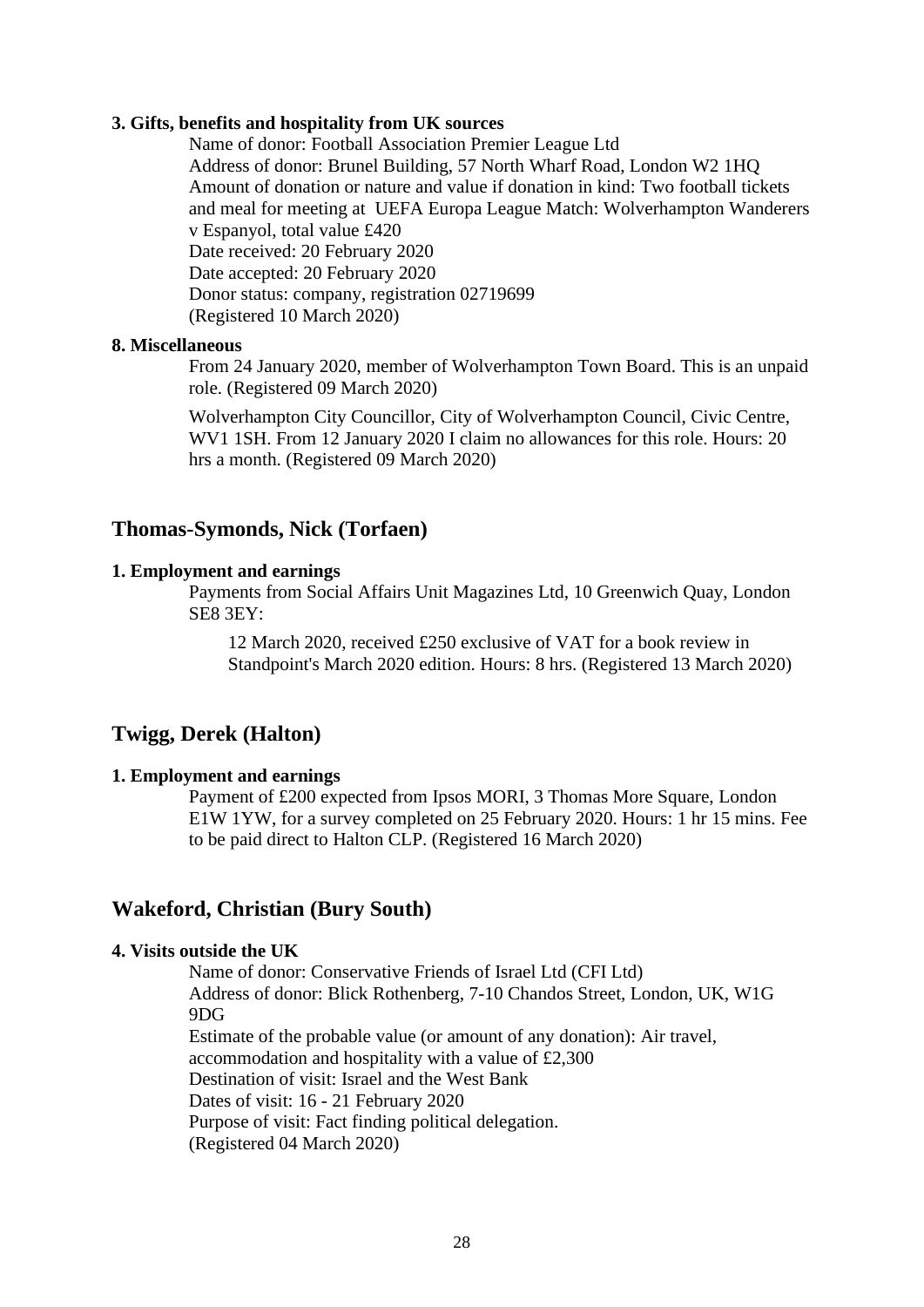## **Wallace, Mr Ben (Wyre and Preston North)**

### **3. Gifts, benefits and hospitality from UK sources**

Name of donor: Scottish Rugby Union Address of donor: BT Murrayfield Stadium, Edinburgh EH12 5PJ Amount of donation or nature and value if donation in kind: Two tickets plus hospitality to the President's Suite at Murrayfield for Scotland v England, estimated total value £450 Date received: 7 February 2020 Date accepted: 7 February 2020 Donor status: company, registration SC132061 (Registered 03 March 2020)

## **Whittaker, Craig (Calder Valley)**

### **8. Miscellaneous**

From 1 March 2020, member of Todmorden Town Funds Board and Brighouse Town Funds Board. These are unpaid roles. (Registered 09 March 2020)

## **Wiggin, Bill (North Herefordshire)**

### **1. Employment and earnings**

From 21 November 2015, managing director of Emerging Asset Management Ltd, 3rd Floor, Williams House, Hamilton HM11, Bermuda. From 1 September 2016, director of two fund platforms in the Caymans, and two in Bermuda. From 1 January 2019 my remuneration as Managing Director and Board director is £49,140 a year (£4,095 monthly). Hours: expected to be 8 hrs a week for these two directorships and for my managing director role. (Registered 28 November 2015; updated 26 January 2017, 13 November 2017, 08 February 2018, 07 January 2019 and 26 February 2019)

On 27 February 2020 I received a bonus of £3,346 in respect of July to December 2019. Hours: no extra hours. (Registered 12 March 2020)

### **4. Visits outside the UK**

Name of donor: Ministry of Foreign Affairs, Qatar

Address of donor: Qatar Embassy, 1 South Audley St, London W1K 1NB Estimate of the probable value: air travel, food and accommodation to a total value of £685 per night; £2,740 in total

Destination of visit: Qatar

Dates of visit: 16-19 February 2020

Purpose of visit: British-Qatar APPG visit to meet Ministers and officials, discuss Gulf Co-operation Council crisis, workers' rights, bilateral relations and regional issues.

(Registered 12 March 2020)